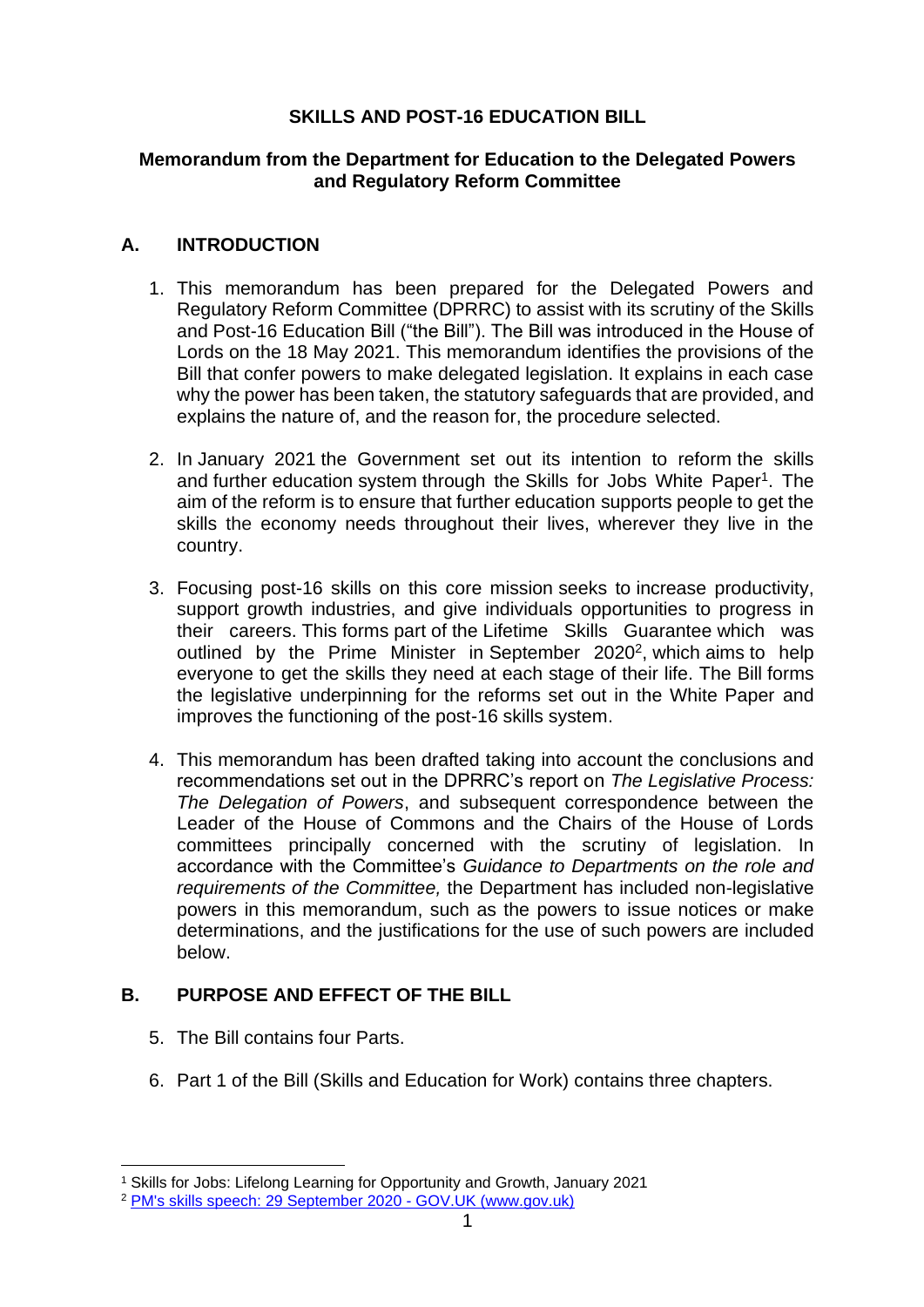- a. Chapter 1 (Education and Training for Local Needs) provides a statutory underpinning for local skills improvement plans, introducing a power for the Secretary of State for Education to designate employer representative bodies (**ERB**s) to develop local skills improvement plans, a power to specify further providers of post-16 technical education and training required to participate in the preparation of and to have due regard to the local skills improvement plan, and a power to issue statutory guidance to which ERBs and post-16 education or training providers should have due regard when preparing a local skills improvement plan. Chapter 1 also amends the Further and Higher Education Act 1992 so that all further education corporations, sixth form college corporations and designated institutions are under a duty to keep their provision and structure under review to ensure that they are best placed to meet the needs of the local area.
- b. Chapter 2 (Technical Education Qualifications etc.) introduces additional functions to enable the Institute for Apprenticeships and Technical Education (**the Institute)** to define and approve new categories of technical education qualifications, and to have an oversight role for technical education provision, including mechanisms to manage the proliferation of qualifications. The legislation will also embed cooperation and consultation between the Institute and Office of Qualifications and Examinations Regulation (**Ofqual**) for the approval and regulation of technical education qualifications. It will create a single approval gateway for technical education qualifications by taking them out of scope of separate statutory accreditation by Ofqual.
- c. Chapter 3 (Lifelong Learning) modifies the Secretary of State's regulation-making powers to make provision for student loans or grants to include specific provision for student support funding of modules of higher education and further education courses, and the setting of an overall limit to funding that learners can access over their lifetime, and to make clear that maximum amounts for funding can be set other than in relation to an academic year. It also amends the definition of "higher education course" in the Higher Education Research Act (HERA) 2017 to include a module of a course. This is part of the government's wider lifelong loan entitlement (**LLE**) reforms.
- 7. Part 2 (Quality of Provision) contains two clauses.
	- a. Clause 16 (Initial teacher training for further education) enables the Secretary of State to take steps (by making regulations) to improve the quality of Initial Teacher Training in Further Education (**ITT(FE**)).
	- b. Clause 17 (Quality assessments of higher education) amends the Higher Education and Research Act 2017 to clarify that the Office for Students (**OfS**) can make decisions on regulatory intervention and registration by reference to minimum expectations of quality.
- 8. Part 3 (Protection for Learners) contains two chapters.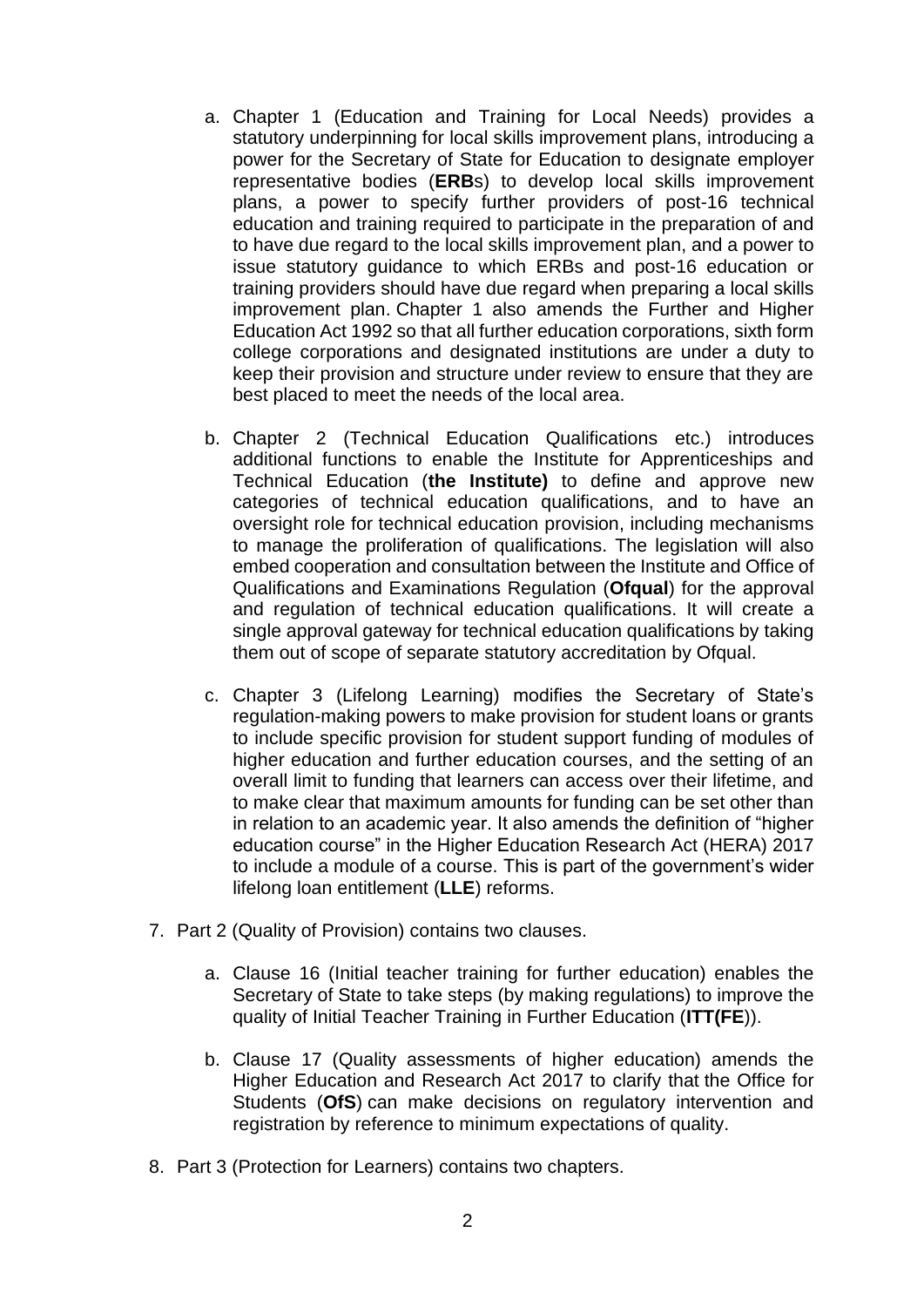- a. Chapter 1 (Regulation of post-16 education or training providers) enables the Secretary of State for Education to make regulations to provide for a list of post-16 education or training providers, in particular Independent Training Providers (**ITPs**) and others, and sets out funding restrictions for providers not on the list. Chapter 1 also extends the existing statutory intervention powers applicable to further education corporations, sixth form college corporations and designated institutions under the Further and Higher Education Act 1992. This measure will allow the Secretary of State for Education to intervene in circumstances where an institution is failing to adequately meet local needs.
- b. Chapter 2 (Education administration and administration of further education bodies) makes amendments to clarify and improve the operation of the further education insolvency regime for further education bodies, relating to the use of company voluntary arrangements and transfer schemes.
- c. Part 4 (Miscellaneous and General) contains general and supplemental provisions. Chapter 1 (Institutions within the further education sector: procedure for designation) makes provision to improve and simplify the process of designating institutions as being within the statutory further education sector related to the Part 3 Chapter 2 improvements to the further education insolvency regime. Chapter 2 (general provisions) contains provisions as to extent, commencement and short title.

## **C. DELEGATED POWERS SUMMARY**

- 9. The Bill contains three provisions that are related to powers to make secondary legislation that are capable of amending primary legislation.
	- a. **Clause 18(4)** relates to the power to keep a list of post-16 education or training providers. This power, which has the effect of amending primary legislation, allows the Secretary of State to expand, vary, or remove the types of education and training the provision of which will require a provider to be on the list. This will follow the affirmative procedure. This is a limited power, to ensure that the scheme can be altered to capture providers of new types of education and training not covered by the current definition.
	- b. Also relating to the list of post-16 education or training providers; **clause 21(1) and (2)** contain a power to make consequential, supplemental, incidental, transitional or saving amendments to primary legislation, in order to ensure proper functioning of the statute book. The creation of the list of post-16 education or training providers and its effect on funding arrangements could have impacts on wider legislation in relation to (in particular) funding education or training and those impacts may not be apparent until after regulations are made. This will follow the affirmative procedure.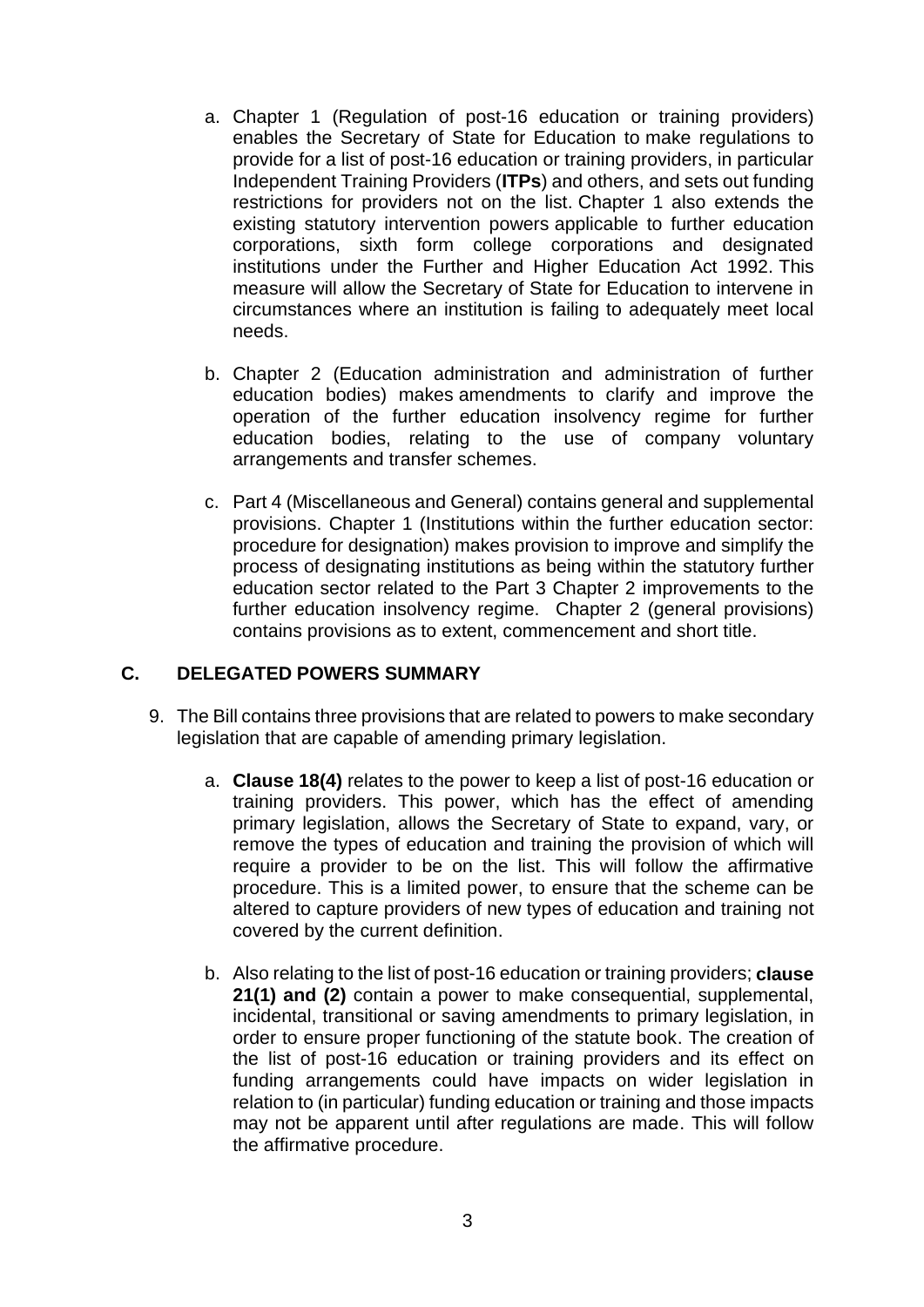- c. **Clause 23** relates to company voluntary arrangements (CVAs) under the education administration special administration regime**.** The power is a limited, technical amendment to an existing power to amend primary legislation.
- 10.The Bill contains further delegated legislative powers as follows:
	- a. **Clause 4(1)** relates to local skills improvement plans. The definition of "relevant provider" may be broadened (within specified limits) by secondary legislation. It contains a power to be exercised by the Secretary of State to make regulations to identify specific post-16 technical education and training providers, other than those specified in primary legislation, to be subject to duties in the legislation.
	- b. **Clause 7(2)** relates to technical education qualifications. The clause, in new section A2D2(1) provides for the Institute to specify categories of technical education qualifications that it will approve using the approval tests in section A2D3(as renumbered) and new section A2D5 of the Apprenticeships, Skills, Children and Learning Act 2009.
	- c. **Clause 7(4)** relates to technical education qualifications. This clause, in the inserted section A2D6(4) of the Apprenticeships, Skills, Children and Learning Act 2009, requires the Institute to publish information about the matters which it will take into account when approving a qualification or withdrawing approval from it.
	- d. **Clause 7(4)** relates to technical education qualifications. This clause, in the inserted section A2D7(3) of the Apprenticeships, Skills, Children and Learning Act 2009, allows the Secretary of State to make regulations to allow the Institute to charge an application fee for considering qualifications that are to be approved.
	- e. **Clause 11(2)** relates to technical education qualifications. This clause allows Ofqual to disclose information to the Secretary of State, the Office for Students (**OfS**) and the Office for Standards in Education, Children's Services and Skills, and Her Majesty's Chief Inspector of Education, Children's Services and Skills (together, **Ofsted**) in relation to its functions relating to technical education qualifications. It also allows those bodies to disclose information to Ofqual for their functions in relation to technical education qualifications.
	- f. **Clause 12(4)** relates to technical education qualifications. This clause makes minor amendments to the Apprenticeships, Skills, Children and Learning Act 2009 consequential to the additional functions conferred on the Institute in the Bill. The clause amends section A2D10 (as renumbered by the Bill) so that the Secretary of State's current power to issue directions to the Institute (about the exercise of its functions in relation to technical education qualifications) applies to its new functions.
	- g. **Clause 14(1)** relates to the funding of further and higher education courses and makes modifications to existing powers to make specific provision for funding modules of such courses, including as to an overall maximum limit applicable to funding for learners and as to amendments of that limit.
	- h. **Clause 16(1)** relates to FE Initial Teacher Training, and introduces a power to make regulations to improve and secure the quality of "initial FE teacher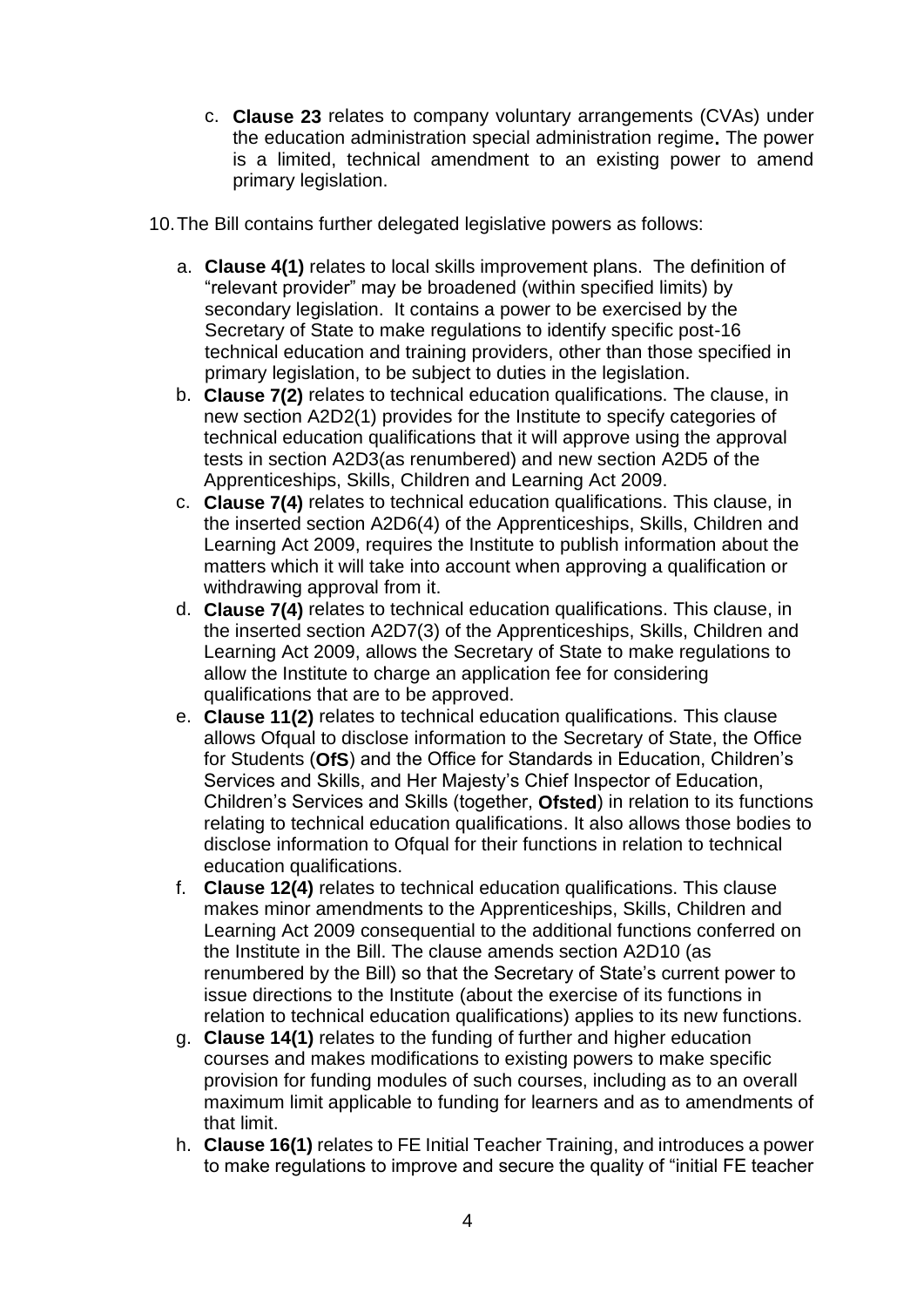training" provision by any institution that offers FE initial teacher training courses.

- i. **Clauses 18 and 19**, relating to the list of Post-16 providers, contains the following powers to make regulations.
	- i. Clause 18(1)(a): a power to enable the Secretary of State to include conditions for inclusion on the list, for the purpose of regulating relevant providers, in order to prevent or mitigate adverse effects of a disorderly exit of a provider from the provision of education and training.
	- ii. Clause 18(1)(b): a power to allow the Secretary of State to set out other matters in connection with the keeping of the list of post-16 education or training providers.
	- iii. Clause 19(9)(b) and (10)(b): two powers to allow the Secretary of State to specify the nature of i) relevant funding arrangements; ii) relevant sub-contracts affected by the prohibitions on funding arrangements set out in clause 17.
	- j. **Clause 22(2) and (3)** relates to intervention in the further education sector, extends the Secretary of State's direction making powers, enabling him to direct a governing body to transfer property, rights or liabilities to another body.
- 11.The Bill also contains non-legislative delegated powers explained in this memorandum, such as powers to issue notices, make designations and publish information.
- 12.The Government intends to bring forward amendments in respect of clause 15 of the Bill (lifelong learning: amendment of the Higher Education and Research Act 2017) ahead of Committee Stage in the House of Lords. We anticipate that we may need a new delegated power as part of those amendments. In that event, the Department will prepare in good time a Supplementary Memorandum for the Committee to consider.

# **Part 1: Skills and Education for work**

# **Chapter 1**

## Education and training for local needs

## *Clause 1(5) and clause 3(1)(d): Statutory guidance to Employer Representative Bodies and relevant providers*

*Power conferred on: Secretary of State*

*Power exercised by: Statutory guidance* 

*Parliamentary Procedure: None*

## Context and Purpose

13.This power relates to the issuing of guidance by the Secretary of State to which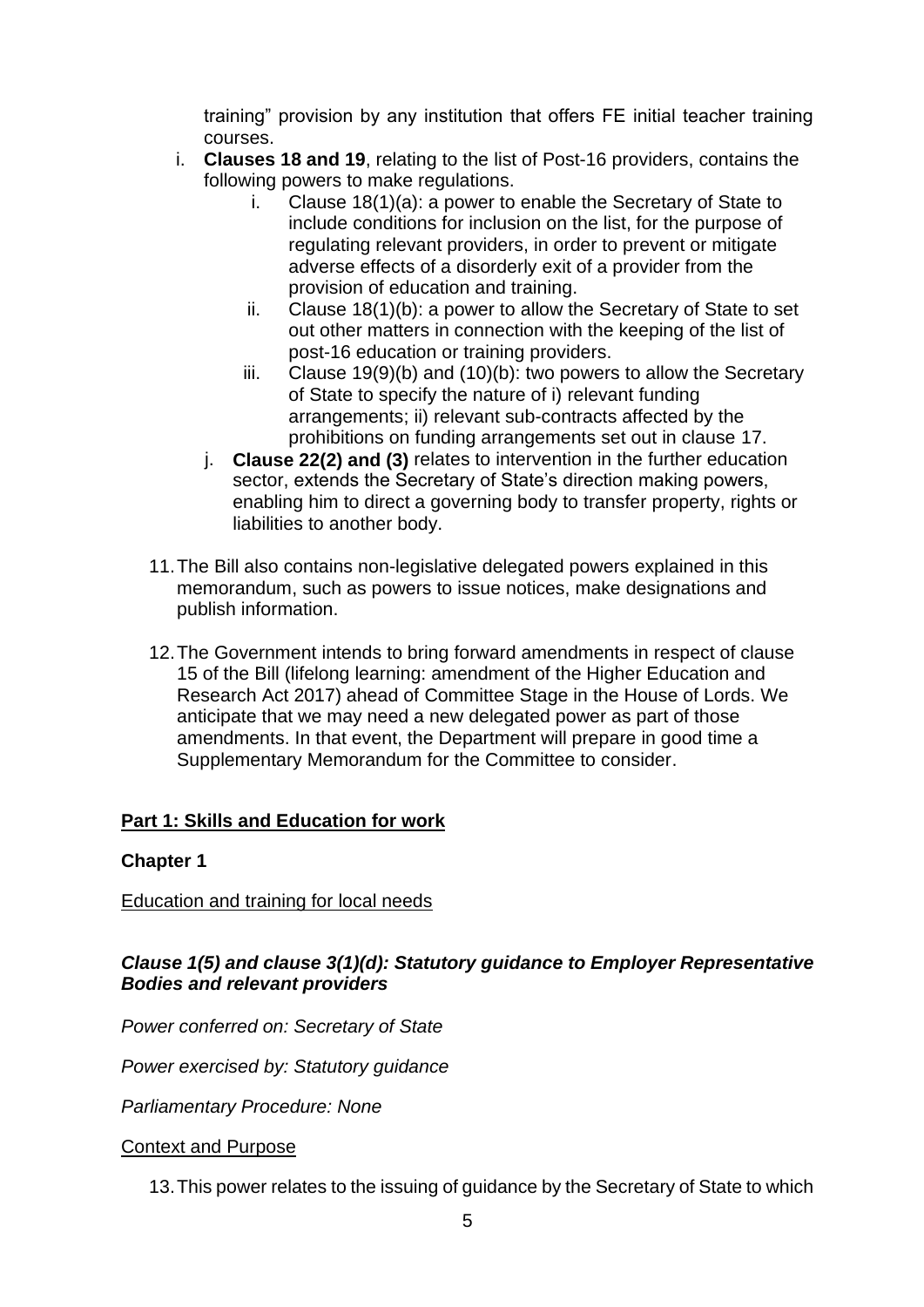Employer Representative Bodies and relevant providers are required to have due regard. The Secretary of State may issue guidance pursuant to their common law powers. As per clause 1(5)(a) and (b), such guidance may relate to the manner in which the duty to co-operate is complied with, as well as the matter to which the Secretary of State might have regard to when deciding whether to approve and publish a plan or other matter in connection with clause 1 on Local Skills Improvement Plans. Clause 1(5) provides that relevant providers must have due regard to such guidance when co-operating with a designated Employer Representative Body. The prescriptions of the duty to co-operate are not specified in clauses except that co-operation is for the purposes of assisting an Employer Representative Body to develop or review a Local Skills Improvement Plan. Clause 3(1)(d) provides for the removal of the designation of the Employer Representative Body in circumstances where the Employer Representative Body does not have regard to any relevant guidance published under clause 1(5) by the Secretary of State or departs from any such guidance without good cause.

#### Justification for the power

14.The duty on relevant providers and the condition on Employer Representative Bodies to have due regard to guidance is necessary because the prescriptions of the duty to "co-operate" relating to how relevant providers assist the Employer Representative Body will be outlined in guidance and are not outlined in the legislation. Flexibility is required based on observations of the Secretary of State regarding those co-operation processes. Further, the requirement to have due regard to guidance is necessary to ensure that the Local Skills Improvement Plans produced by various Employer Representative Bodies in co-operation with relevant providers is consistent across the education system, and that each Local Skills Improvement Plan conforms in respect of the matters which the Secretary of State will have regard to when deciding whether to approve the plan.

#### Justification for the procedure

15.Absence of parliamentary procedure is justified as the guidance supports and clarifies the duty on relevant providers to "co-operate" under clause 1(3) and (4) but does not add any additional weight to this duty. As per clause 1(3) and (4), the duty to "co-operate" relates to the development or review of a Local Skills Improvement Plan in an area. The guidance will outline the processes by which the relevant provider is to "co-operate" with the Employer Representative Body. "Co-operate" is contextualised also by description of Local Skills Improvement Plan at clause 1(6) as being a plan which identifies actions which relevant providers can take with regard to any post-16 technical education or training to address skills, capabilities or expertise needs of employers in the area. Accordingly, co-operation by relevant providers, as further specified in guidance, will relate to processes to develop a Local Skills Improvement Plan of this description. The guidance will also inform the manner in which the Employer Representative Body is to perform its designated role. The Secretary of State has a role in approving the Local Skills Improvement Plan as per clause 1(5)(b) and 1(7) and guidance may set out matters to which the Secretary of State will have regard when deciding whether to approve which will usefully inform the process of developing the Local Skills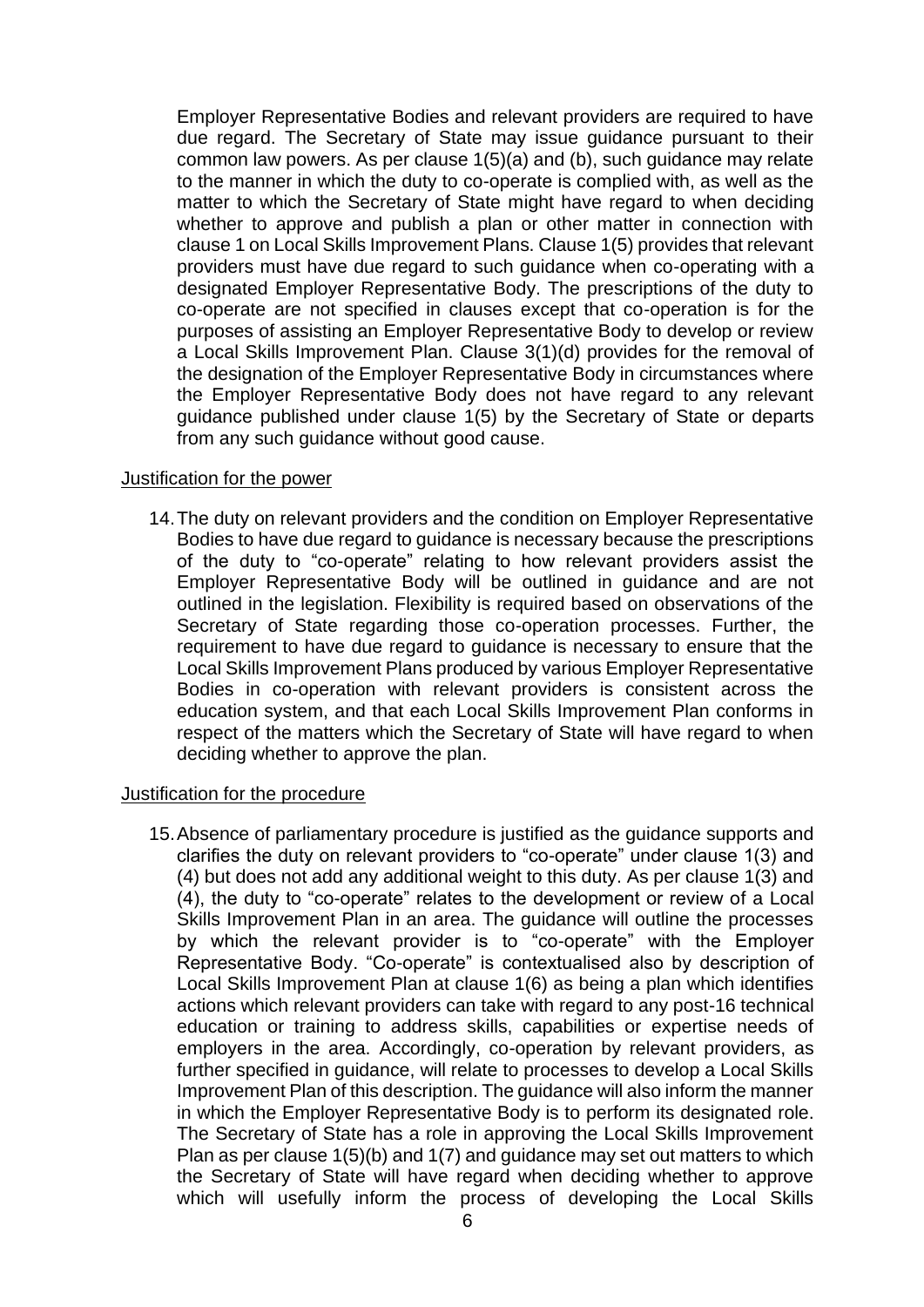Improvement Plan.

## *Clause 2(1) and 3(1): Power to designate Employer Representative Bodies and power to remove designation of Employer Representative Bodies*

*Power conferred on: Secretary of State*

*Power exercised by: Non-legislative instrument (via Notice)* 

### *Parliamentary Procedure: None*

### Context and Purpose

- 16.Clause 2(1) gives the Secretary of State a power to designate an Employer Representative Body in relation to a specified area if certain criteria set out at clause 2(1) and (2) are met. The Secretary of State must be satisfied that such Employer Representative Bodies can perform the role effectively and impartially; that the body is reasonably representative of local employers; and that the body has consented in writing to the designation and any associated terms and conditions. The notice of designation will include details such as the specified area and the effective date of the designation.
- 17.Clause 3 provides for the power of the Secretary of State to remove a designation in circumstances if the conditions set out at clause 3(1)(a)-(e) are met. These conditions relate to: the body no longer meeting the requirements of clause 2 or no longer being an eligible body; compliance of the Employer Representative Body with conditions specified in the designation notice and any guidance published; and a residual discretion for the Secretary of State to remove a designation where otherwise necessary or expedient. Under clause 3(2), Employer Representative Bodies may also request to be undesignated. As with the exercise of power to designation, exercise of the power to remove is via Notice. These powers are considered together because the power to remove designation is incidental to the power to designate.

#### Justification for the power

18.The power to designate is required in order to identify the entity responsible for the developing the Local Skills Improvement Plan in co-operation with relevant providers and employers in the specified area. The exercise of the power is non-legislative in nature in that the power to designate and the terms and conditions are expressed via published Notice. The related power to remove designation is required in order to remove designation of Employer Representative Body in circumstances where the Employer Representative Body is not performing its role to develop a Local Skills Improvement Plan in relation to a specified area.

#### Justification for the procedure

19.The Department considers that a non-legislative procedure to designate is justified, firstly, because the power is constrained by the criteria in the Bill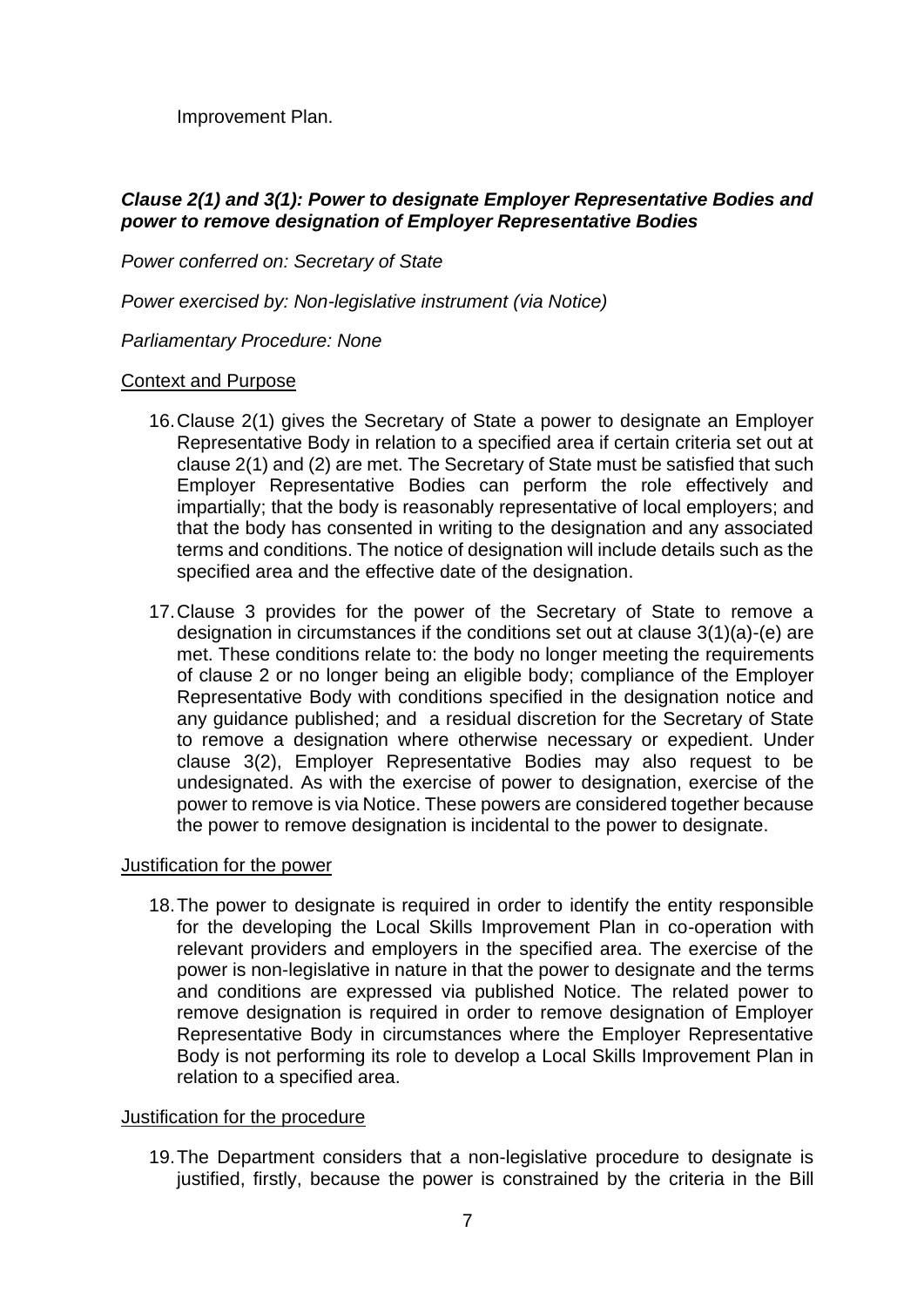which outlines the characteristics of a body suitable for designation. Secondly, in respect of the removal of conditions, the exercise of the designation power is limited to the specified conditions for removal, which relate to the performance by the Employer Representative Body of its role to develop a Local Skills Improvement Plan. Conditions for removal do allow residual discretion to exercise the power in circumstances where the Secretary of State considers removal to be necessary or expedient. Any exercise of discretion under that condition is subject to the prescriptions of public law and reviewable under judicial review.

20.Another reason why the Department considers that a non-legislative procedure is justified is that designation and or removal of designation via statutory instrument would require a disproportionate amount of Parliamentary time. To illustrate the time required: (i) there may be up to approximately 36 areas in respect of which a Local Skills Improvement Plan will be prepared and as such, potentially up to 36 Employer Representative Bodies subject to designation or removal (or fewer where a single Employer Representative Body is designated in respect of multiple specified areas); (ii) each designation is to be made subject to its own specific terms and conditions to be specified in the Notice and that Notice must set out, as per clause 2(4), the name of the body, the specified area in relation to which the body is designated and the effective date of designation and (iii) each removal is to be made under the condition appropriate to the circumstances and the reasons for removal and effective date of removal must be specified via Notice.

## *Clause 4(1): Power to specify further post 16 technical education and training providers subject to duties relating to Local Skills Improvement Plans*

*Power conferred on: Secretary of State*

*Power exercised by: Regulations*

#### *Parliamentary Procedure: Negative*

#### Context and Purpose

21.This power enables the Secretary of State to make specified post-16 technical education and training providers, other than those already specified in primary legislation, to be subject to duties relating to Local Skills Improvement Plans. By exercise of this statutory instrument making power, relevant providers specified will be subject to the following duties: (i) to co-operate with the Employer Representative Body in the development or review of Local Skills Improvement Plan, (ii) to have due regard to guidance relating to the process by which to develop Local Skills Improvement Plans and (iii) have due regard to the published Local Skills Improvement Plan in its area.

#### Justification for the power

22.This power is required in order to deliver the Local Skills Improvement Plans system in the most flexible way. There are numerous and varied different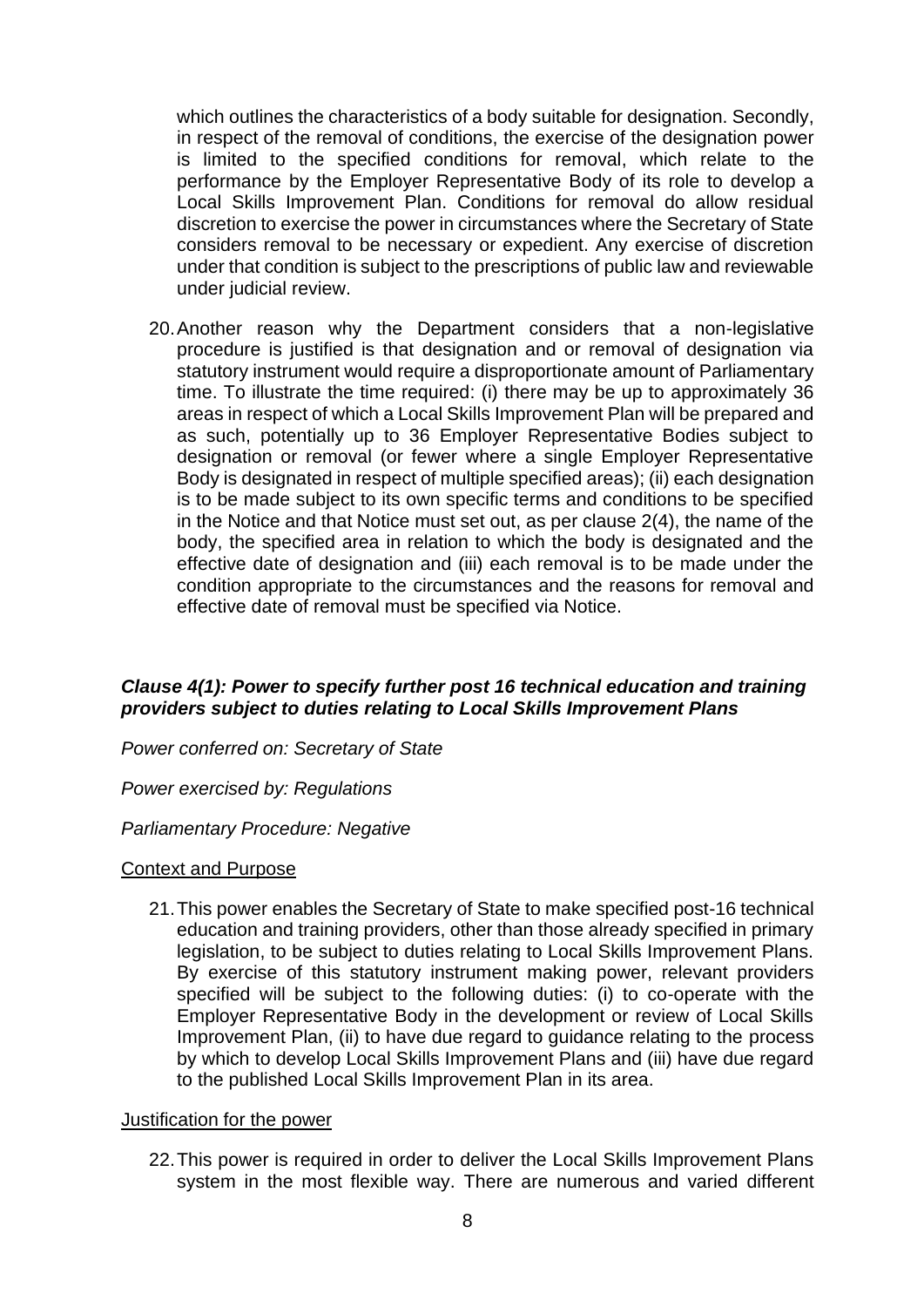providers of post-16 technical education and training which can contribute to the total provision delivered in any specified area. It should be noted that the exercise of the power to specify further providers is circumscribed by the Bill, in that further providers may only be specified if: (i) they are delivering post-16 technical education and training, (ii) subject to inspections by HM Chief Inspector (Ofsted) under Chapter 3, Part 8 of the Education and Inspections Act 2006 and (iii) in receipt of public funding provided by Secretary of State, local authority or combined authority. The policy justification for circumscribing the power in this manner is that providers who are in receipt of public funding should be required to contribute to the overview of provision in the area delivered and be required to have regard to skills needs when deciding the provision offered by them. The providers which may presently fall within that definition and which are explicitly excluded are: (i) 16 to 19 Academies, (ii) schools in respect of sixth form schools and (iii) providers funded by local authorities in England.

23.The objective of this delegated power is to ensure that as wide a range of providers as appropriate are required to co-operate with the Employer Representative Body in the preparation of the Local Skills Improvement Plan, such that that any Local Skills Improvement Plan generated will be a complete and accurate view of provision in an area. Insofar as appropriate, all relevant providers are specified in primary legislation. Specifying further providers via secondary legislation after the coming into force of the Bill facilitates that any further relevant providers also contribute and have due regard to the Local Skills Improvement Plan. This also facilitates Secretary of State taking an informed view at the time as to whether, in view of the nature and quantity of provision delivered by providers other than those specified in the legislation, it is appropriate to subject these providers to the duties at clauses 1(3), (4) and (5). By allowing for flexibility, the Secretary of State can balance the burdens of placing duties on these other providers if and when future providers deliver relevant provision. Specifying further providers via secondary legislation on an incremental basis after the coming into force of the Bill contributes to legal certainty.

#### Justification for the procedure

24.The negative resolution procedure is considered appropriate as the exercise of the power is sufficiently circumscribed by conditions set out in the Bill. The Department considers that specification of further providers via the affirmative resolution procedure would require a disproportionate amount of Parliamentary time.

## *Clause 5: new section 52B(2) of the Further and Higher Education Act 1992, including a provision that governing bodies must have regard to any guidance issued under this section by the Secretary of State.*

*Power conferred on: Secretary of State*

*Power exercised by: Statutory guidance*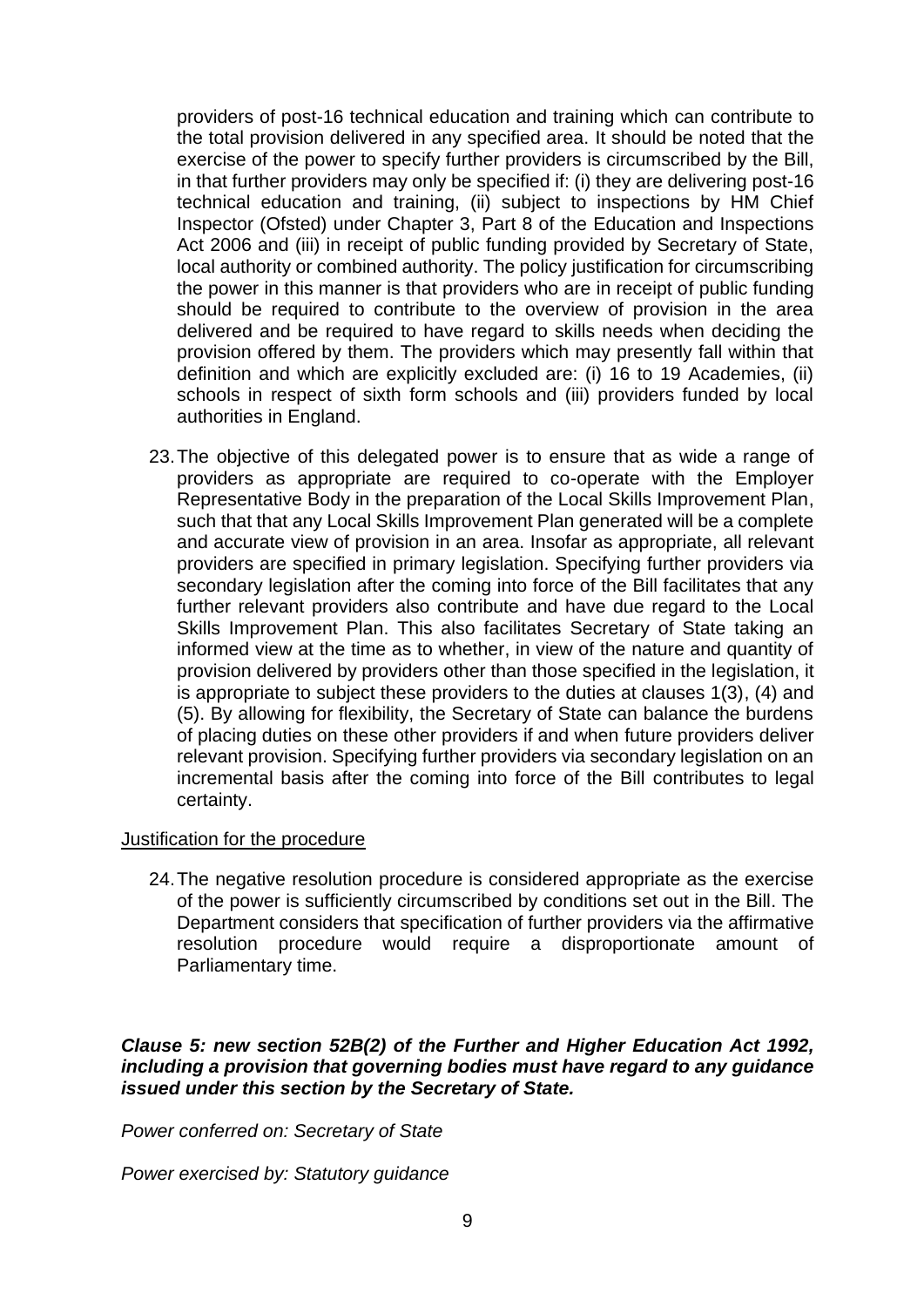## *Parliamentary Procedure: None*

### Context and Purpose

25.Clause 5 imposes a duty on the governing body of an institution that is within the further education statutory sector to review how well the education or training provided by it meets local needs, and in light of the review, to consider what action it might take to better meet those needs. The provision stipulates that in carrying out the review, the governing body must have regard to any guidance that is issued by the Secretary of State under this provision.

### Justification for taking the power

26.The new duty is intended to strengthen the way that all colleges plan their provision, and to ensure that where there are structural barriers to meeting local needs these are also identified and addressed. Guidance from the Secretary of State, and a statutory duty to have regard to it, are needed to ensure that all governing bodies are provided with clarity about the scope of keeping provision and structure under review, how to conduct a review and key considerations in reviewing provision and structure. The guidance will set out advice and information to support governing bodies.

### Justification for the procedure

27.No parliamentary procedure as this is a non-legislative common law power to issue guidance. The Department considers that it is justified because the guidance does not impose or alter any obligations. Its role is to support governing bodies in carrying out their review function.

# **Chapter 2**

## Technical education qualifications ETC

## *Clause 7, subsection (2): Additional powers to approve technical education qualifications*

*Power conferred on: Institute for Apprenticeships and Technical Education* 

*Power exercised by: Determination*

*Parliamentary Procedure: Not applicable – non-legislative power*

#### Context and Purpose

28.This clause allows the Institute for Apprenticeships and Technical Education (**Institute**) to specify categories of qualifications in relation to England that it may approve using one of the new approval tests in clause 7(4). The Institute is required under new section A2D2(6) of the Apprenticeships, Skills, Children and Learning Act 2009 to publish information about the categories. This information must include which new approval test will apply to each category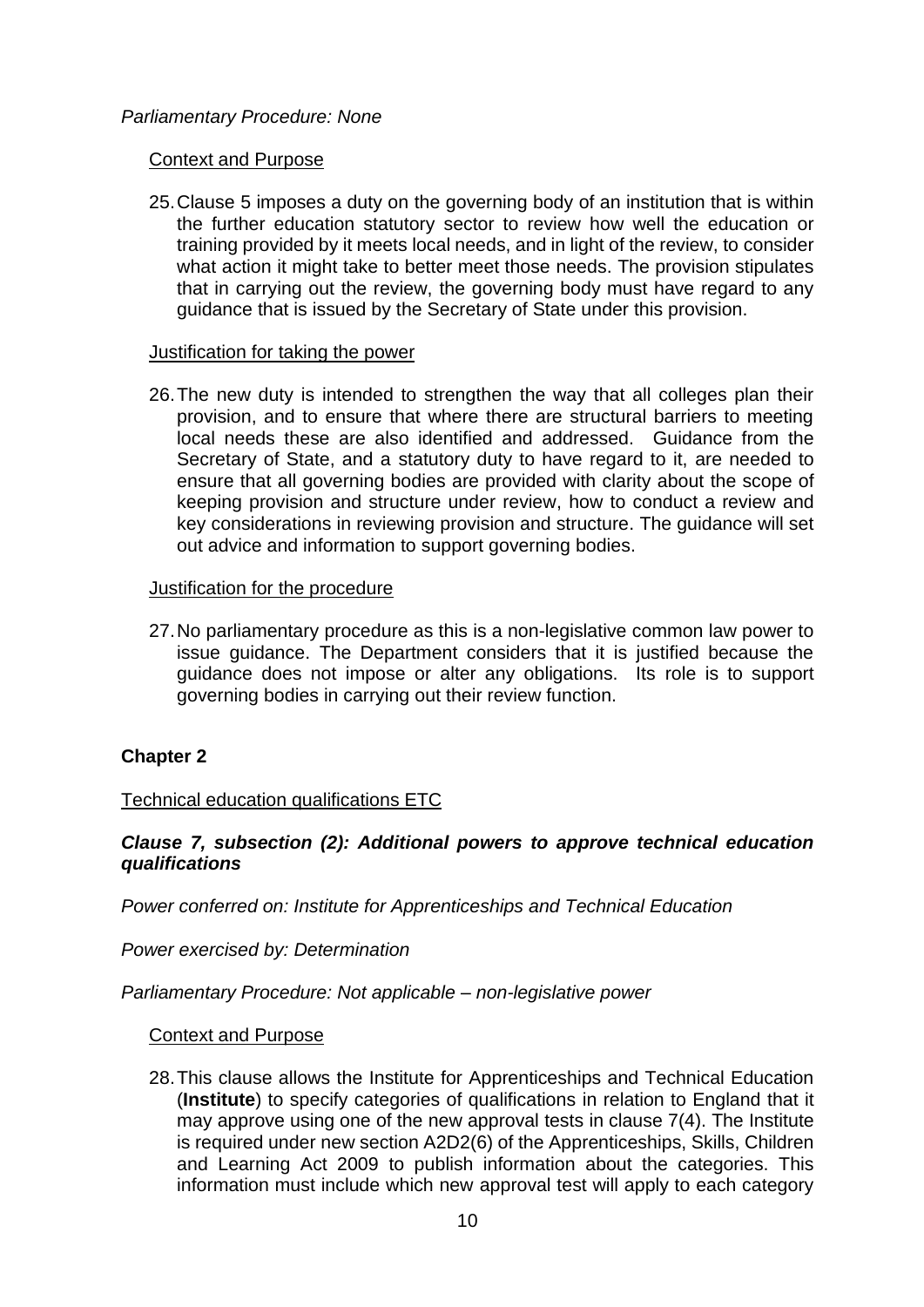(and therefore explain how each category will relate to the occupational standards). The purpose of this categorisation function is to allow the Institute to explain the broad types of technical education qualifications that the Institute will approve alongside T Levels and Higher Technical Qualifications. The Institute will be required to consult the Secretary of State for Education and other relevant persons before specifying the categories.

### Justification for taking the power

- 29.Setting out categories for approval will allow the Institute to respond to the needs of the qualifications market, including those of employers and learners. This flexibility would be limited if the categories of qualification were set out in the legislation. If this power were not taken, then Parliament would be required to pass legislation on a frequent basis to determine all the categories of qualifications in England that the Institute might need to approve to assist the government to achieve its reforms to technical education. These will change over time in response to employer need and so will require adjustment often. The Institute's powers to approve qualifications and the matters of which it must be satisfied before doing so are set out in the Bill itself.
- 30.The way in which the qualifications will relate to the occupational standards is set out on the face of the legislation (in the approval tests) and so the legislation proposed would circumscribe the exercise of the Institute's approvals power in this way, rather than leaving all the relevant criteria to be determined by the Institute.
- 31.It is appropriate for the Institute to have the categorisation function rather than the Secretary of State as it is the body which reflects the views of employers and is responsible for the approval and oversight of technical education.

## Justification for the procedure

32.Given this power is exercised by determination of the Institute, no Parliamentary procedure is required. Specifications will be informed by employers or industry representatives with the expertise required to make an assessment of whether a category of qualification will enable a student to progress into employment. The Institute is required under section ZA2(1) of the Apprenticeships, Skills, Children and Learning Act 2009 to have regard to the reasonable requirements of industry, employers and persons who may wish to undertake education and training. The Institute is also required to consult on the categories of qualifications as appropriate. Decisions made will be circumscribed within the primary legislation.

## *Clause 7, subsection (4): Additional powers to approve technical education qualifications*

*Power conferred on: Institute for Apprenticeships and Technical Education*

*Power exercised by: Publication*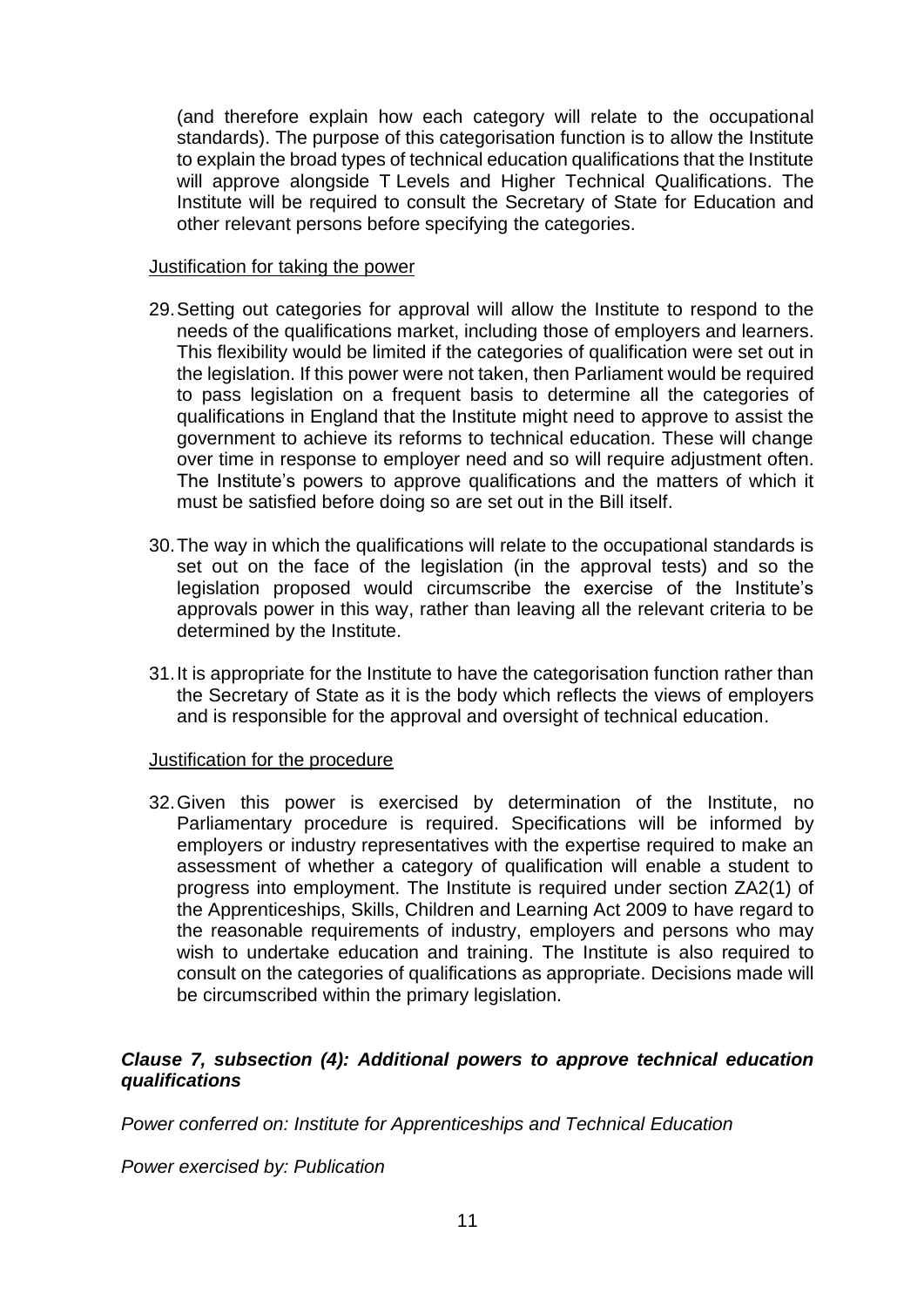*Parliamentary Procedure: Not applicable – non-legislative power*

Context and Purpose

33.New section A2D6(4), introduced by clause 7(4) requires the Institute to publish information about the matters it will take into account when approving or withdrawing approval from a technical education qualification. It allows the Institute to set out the detailed criteria that awarding organisations and awarding bodies will be required to demonstrate for their qualifications to be approved. The information will include details that the qualification must evidence in order to meet the statutory test for approval (depending on the category it is part of) and details on evidence of demand for the qualification.

#### Justification for taking the power

- 34.The Institute will need to set out detailed criteria for the approval which require its expert knowledge of the occupational standards and other matters which are important for employers and others' interests to which the Institute must have regard. The criteria will also differ between qualifications in various combinations of categories and occupational routes. If this power were not taken, then Parliament would need to set out the details of approval for every type of qualification that the Institute will approve, which would take a significant portion of parliamentary time. The Institute already publishes criteria for the approval of qualifications under its current approval power, and the power in this Bill sets out that this will be the case under the new approval scheme.
- 35.The Department considers this power uncontroversial, and that it is appropriate for the Institute to set out criteria for approval in this manner, to facilitate a clear and high quality approvals process.

#### Justification for procedure

36.Given that this is a power exercised by publication, no Parliamentary procedure is required. This is because the criteria will be informed by the Institute's assessment of employer and learner need (among others' interests to which the Institute must have regard), and its experience of qualification approval.

## *Clause 7, subsection (4): Additional powers to approve technical education qualifications*

*Power conferred on: Secretary of State for Education*

*Power exercised by: Regulations*

*Procedure: Negative*

Context and Purpose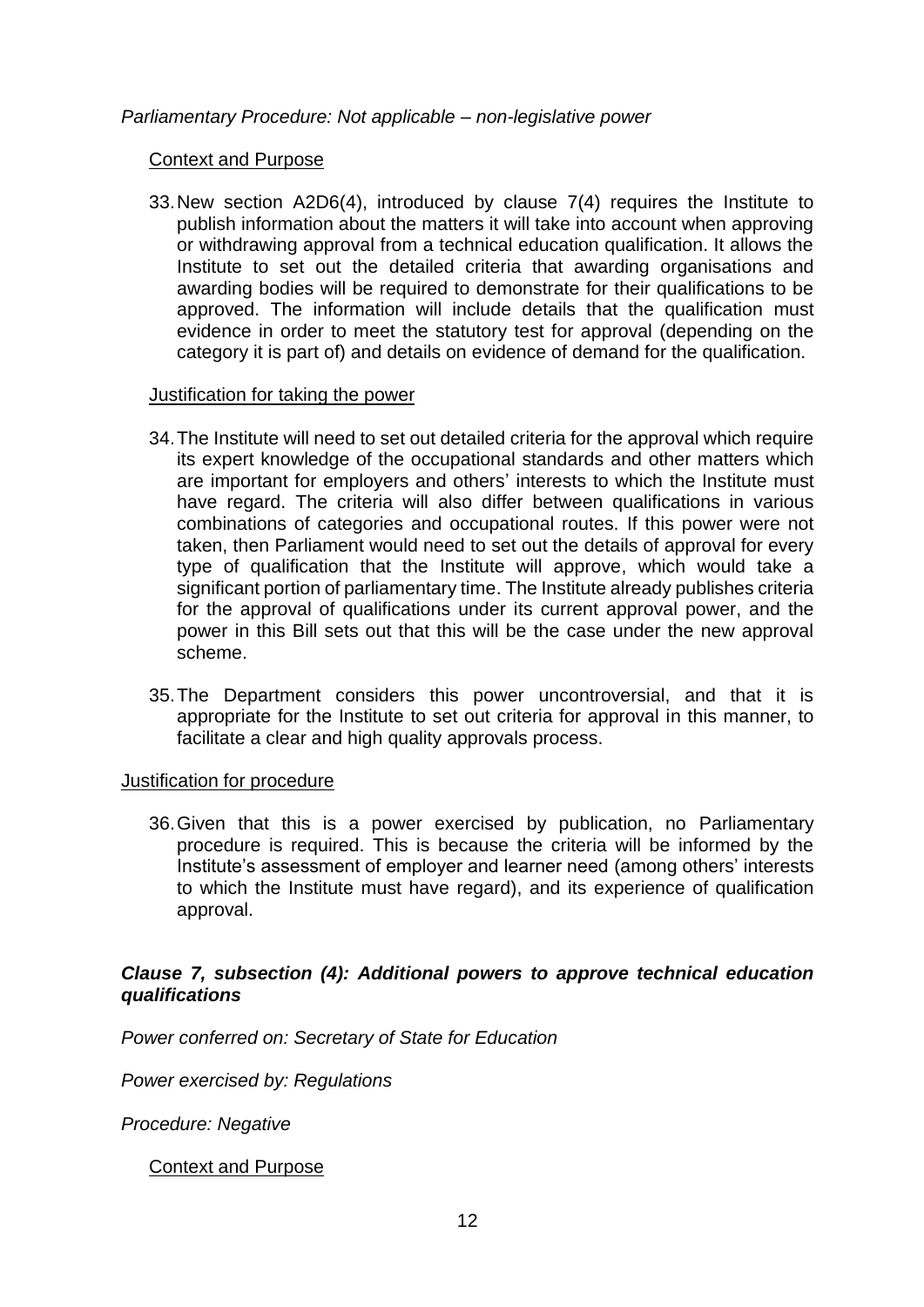- 37.Section A2D7(3), which is inserted into the Apprenticeships, Skills, Children and Learning Act 2009 by this provision, allows the Secretary of State for Education to make regulations that set out the circumstances under which the Institute may charge an application fee for approval and continued approval of technical education qualifications. The policy intention is that the regulations will allow scope for the Institute to recoup the operational costs of a more resource intensive approach to approvals, which may be required in relation to qualifications approved under the new tests.
- 38.The reason for this is that qualifications approved under new section A2D5 may require an awarding organisation to submit evidence that its qualification meets the approval test, and whatever additional criteria the Institute sets out for approval. This evidence will need to be examined and assessed by the Institute. The Institute may need to make payments in connection with this process. It may also need to charge an annual fee in connection with ongoing reviews of qualifications.
- 39.During the initial stages of qualifications reform awarding organisations will not be charged a fee for submitting applications. The regulation-making power allows the Secretary of State to retain control of the circumstances under which this will be exercised.

### Justification for taking the power

- 40.It is common practice for fees to be prescribed via regulations. For example, the same principle was applied in section A3 of the Apprenticeships, Children, Skills and Learning Act 2009. Fees relate to costs which will need to be taken into account at the point at which regulations are passed.
- 41.In addition, the fees are very likely to be updated in future to reflect, among other things, changes to categories of qualification (including the introduction of new categories) in response to the changing skills needs of the labour market in England. The cost of approving qualifications may vary between categories and in relation to other characteristics, including the occupational area. The Institute has yet to develop approval processes for the new categories of qualification that will be set out by the forthcoming government response to the post-16 qualifications review at level 3. In light of this, it is not yet known what the operational costs of approval will be, and therefore what the appropriate fee range should be, but the Department anticipates that these will be levied on a cost-recovery basis.
- 42.The intention is for the introduction of fees only to be considered following the implementation of reforms to technical education qualifications at level 3. The Institute will use the implementation of reforms as an evidence base to support the development of an approach to charging that is proportionate and will ensure the availability of a suitable range of qualifications, including those in niche areas.

#### Justification for the procedure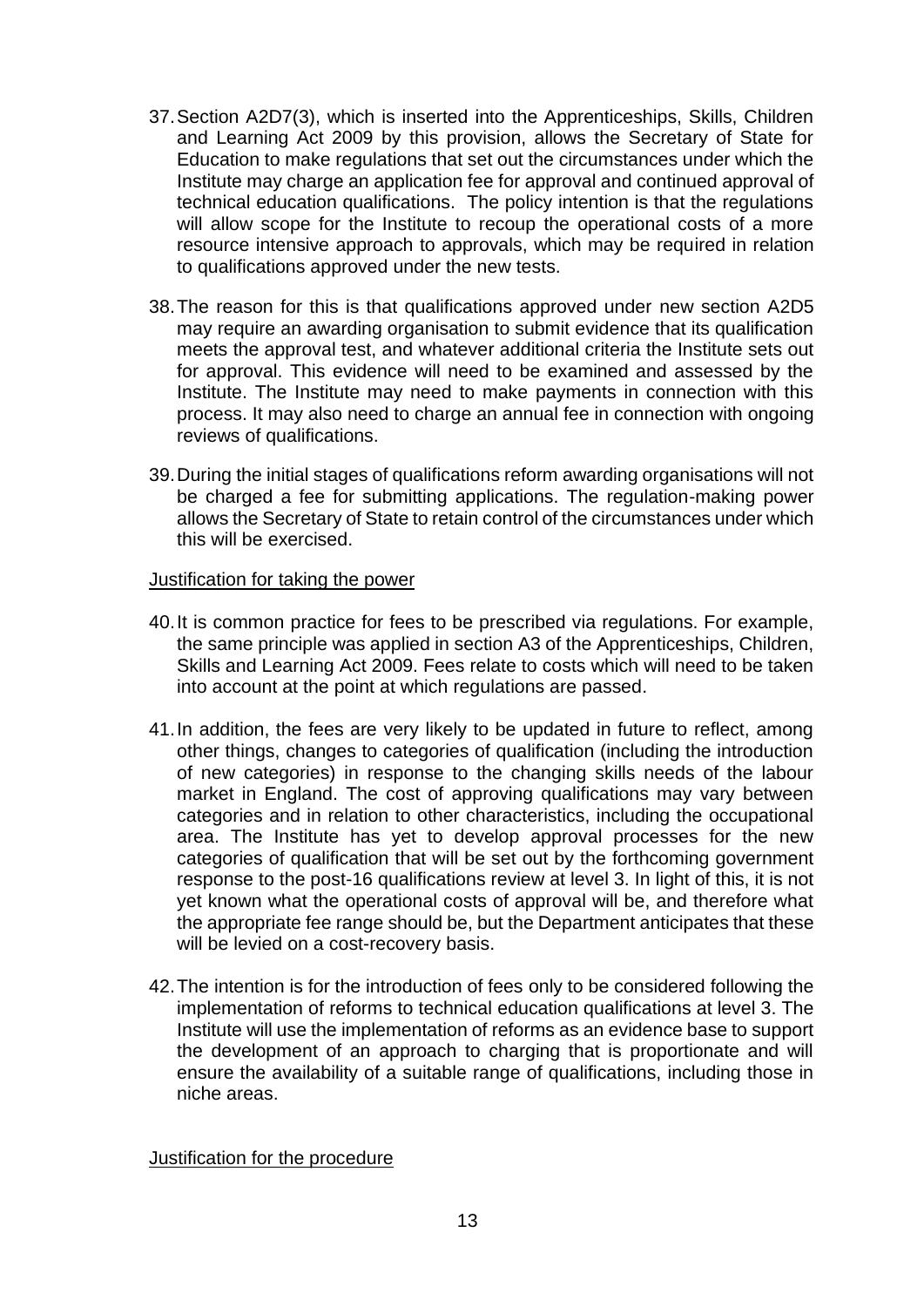43. The Department proposes that a statutory instrument proposed under this power is subject to the negative procedure This procedure would be consistent with the procedure to be followed under section A3 of the ASCLA 2009 for charging for the issuing of apprenticeships certificates or supplying copies of them. There will likely be a high frequency with which the fees will need to be updated, and to ensure fee levels can be updated relatively quickly if necessary, in order for the Institute to recover the true costs of approval.

## *Clause 11, subsection (2): Sharing of information relating to technical education qualifications*

*Power conferred on: Secretary of State* 

*Power exercised by: Regulations*

*Procedure: Affirmative* 

#### Context and Purpose

- 44.New section 40AB of the Apprenticeships, Skills, Children and Learning Act 2009 is inserted by this provision and allows the Secretary of State to make regulations that prescribe persons to whom Ofqual can disclose information in relation to technical education qualifications.
- 45.Section 40AB allows Ofqual to disclose information relating to technical education qualifications to the Secretary of State, the OfS and Ofsted. Each of these is a defined "relevant person" in the legislation. Relevant persons are also able to share information with Ofqual. The Secretary of State may prescribe persons to add to the list of persons who are able to disclose information to Ofqual in relation to technical education qualifications.
- 46.The purpose of the delegated power is to allow the Secretary of State to expand the list of persons who can share information with Ofqual in a manner as this becomes necessary for the effective regulation of technical education qualifications.

#### Justification for taking the power

47.There is precedent for persons to be prescribed via regulations for the purpose of sharing information with the Institute, in section 40AA of ASCLA 2009. New section 40AB is very similar to that provision. As the reformed regulatory landscape develops there may be additional bodies with a role in relation to regulating technical education qualifications, with whom it would be sensible for Ofqual to share information for the efficient performance of its (and the other body's) functions.

#### Justification for the procedure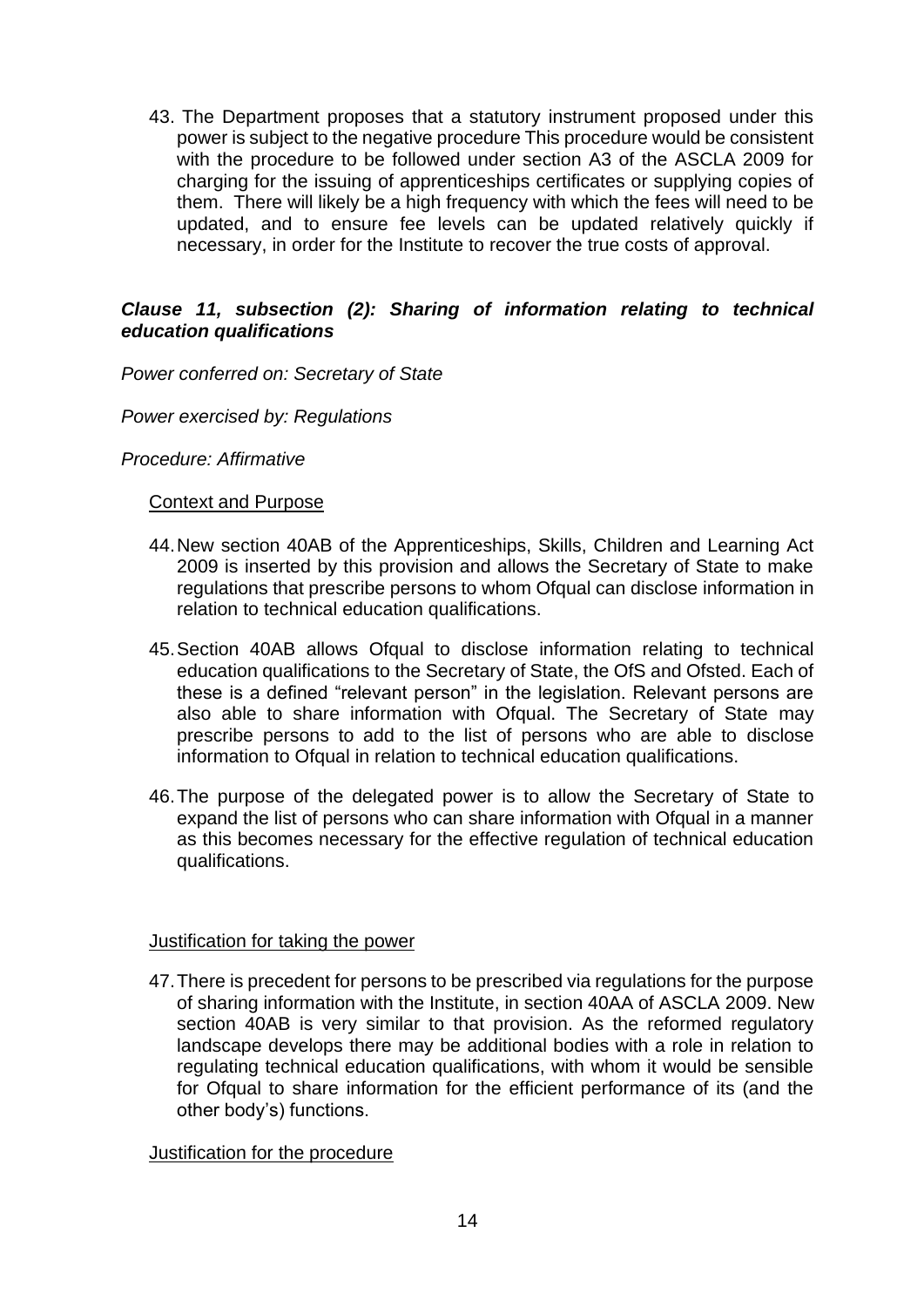48.The regulations will be passed using the affirmative procedure. This will give parliament the opportunity to scrutinise the bodies with whom the Department proposes Ofqual should be able to share information.

## *Clause 12, subsection (4): Technical education qualifications: minor and consequential amendments*

*Power conferred on: Secretary of State*

*Power exercised by: Direction*

#### *Parliamentary Procedure: None*

### Context and Purpose

49.Clause 12(4) extends the Secretary of State's direction-making power in section A2D10 (as renumbered) of the Apprenticeships, Skills, Children and Learning Act 2009 to apply to the Institute's new functions relating to technical education qualifications. These include the determination of categories of qualifications, and approval of qualifications using the tests set out in new section A2D5.

#### Justification for taking the power

50.The power extends the function that that the Secretary of State currently holds in relation to the Institute's functions of approving technical education qualifications in sections A2DA and A2DB (renumbered as sections A2D3 and A2D5) of the Apprenticeships, Skills, Children and Learning Act 2009. This is necessary to enable the Secretary of State to retain strategic control of technical education that is publicly funded.

#### Justification for the procedure

51.Given that this is a power exercised by direction, no Parliamentary procedure is required in respect of this power to direct, because it is a limited extension of an existing power. At present there is no procedure as regard to the exercise by the Secretary of State of equivalent policy responsibilities, and it is considered that any new restriction may undermine the Secretary of State's policy-making function, ability to react quickly to the needs of students and employers, and oversight of the Institute.

## **Chapter 3**

## Lifelong learning

## *Clause 14: Support for lifelong learning*

*Power conferred on: Secretary of State*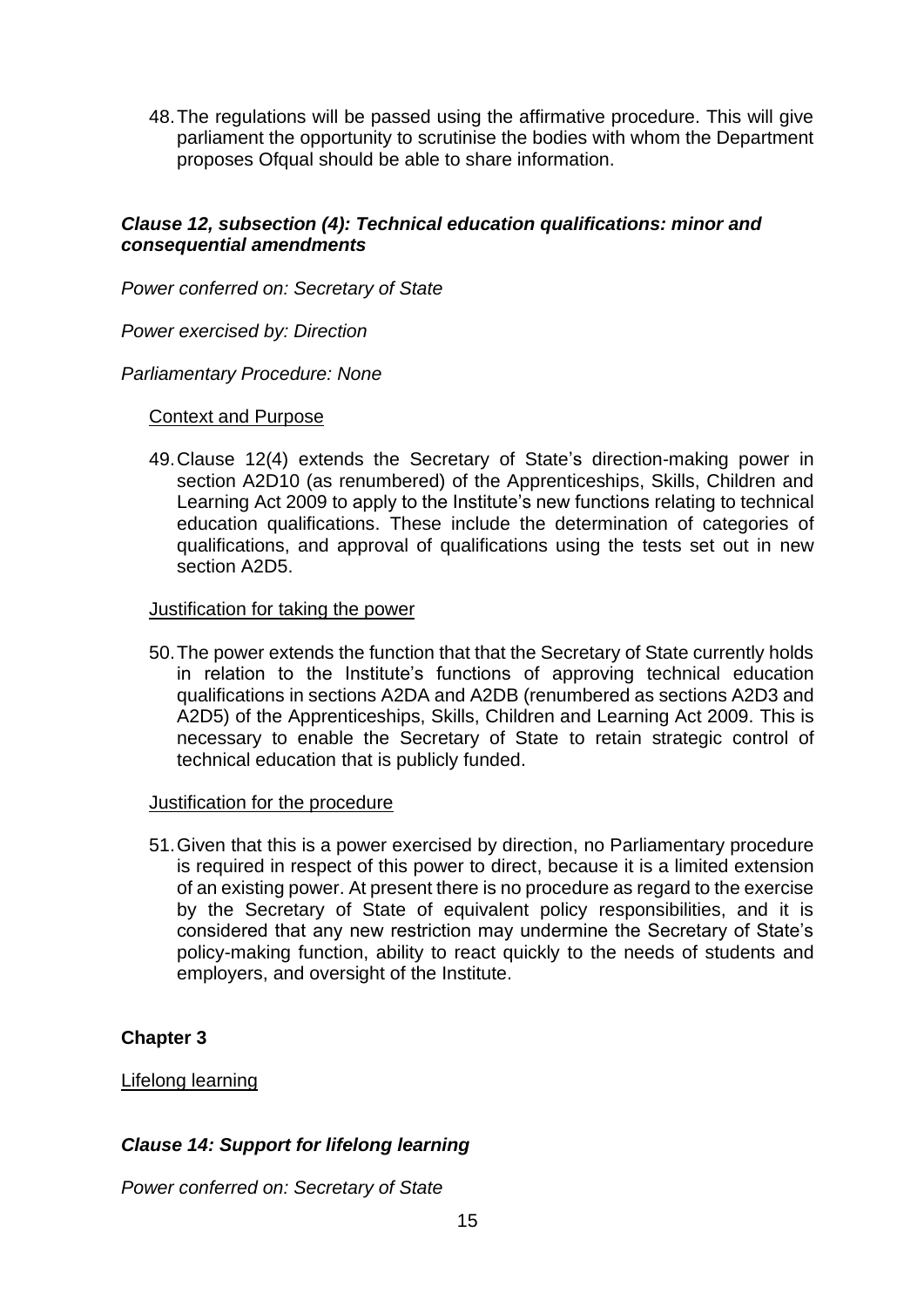### *Power exercised by: Regulations*

### *Parliamentary Procedure: Negative procedure*

### Context and Purpose

- 52.Clause 14 inserts new section 28A into the Teaching and Higher Education Act 1998 (THEA 1998) to make modifications to Part II, Chapter 1 of THEA 1998. It modifies the existing Secretary of State regulation-making powers in sections 22 and 28, and the powers in section 23, to include specific references to the funding of modules of further and higher education courses. It inserts a new subsection (2ZA) into section 22 to give the Secretary of State the power to prescribe the meaning of "module" in relation to such courses. It makes specific provision, in newly inserted section 22(2)(ba), for regulations to prescribe, or provide for the determination of, an overall maximum limit (a "lifetime limit") in relation to loans for a borrower, and in new subsection (2B) to amend any lifetime limit which has effect in relation to a person. Finally, it makes clear, in newly inserted subsection (2ZB), that the Secretary of State's powers to prescribe maxima in relation to loans or grants can be set other than in relation to an academic year.
- 53. Section 22(1) of THEA 1998 provides the Secretary of State with a wide regulation-making power to make regulations authorising or requiring him to make grants or loans for any prescribed purposes to eligible students in connection with their undertaking further or higher education courses designated by or under regulations. Section 22(2)(a) to (k) then provides a non-exhaustive list of the matters which regulations made under section 22 may in particular provide.
- 54.Section 28 provides that "higher education course" and "further education course" have the meaning given by regulations made under section 22.
- 55.This is not a new delegated power; it is an amendment, by non-textual modification in the terms described above, to an existing delegated power.

#### Justification for taking the power

56.The powers in section 22 have provided the necessary flexibility to develop the complex student finance systems for both higher and further education courses since 1998, via secondary legislation. The new, amended, powers sought in this Bill are necessary to ensure that student loan/grant funding can be provided for, whether a student studies a module or a course. The Department considers that delegated legislation is the appropriate means of setting out the complex framework for the student support system and any changes to it. This is because existing student support regulations, and the proposed regulations to be made under these newly modified powers, are detailed and lengthy and not practical for inclusion on the face of the Bill. The Education (Student Support) Regulations 2011 run to several hundred pages.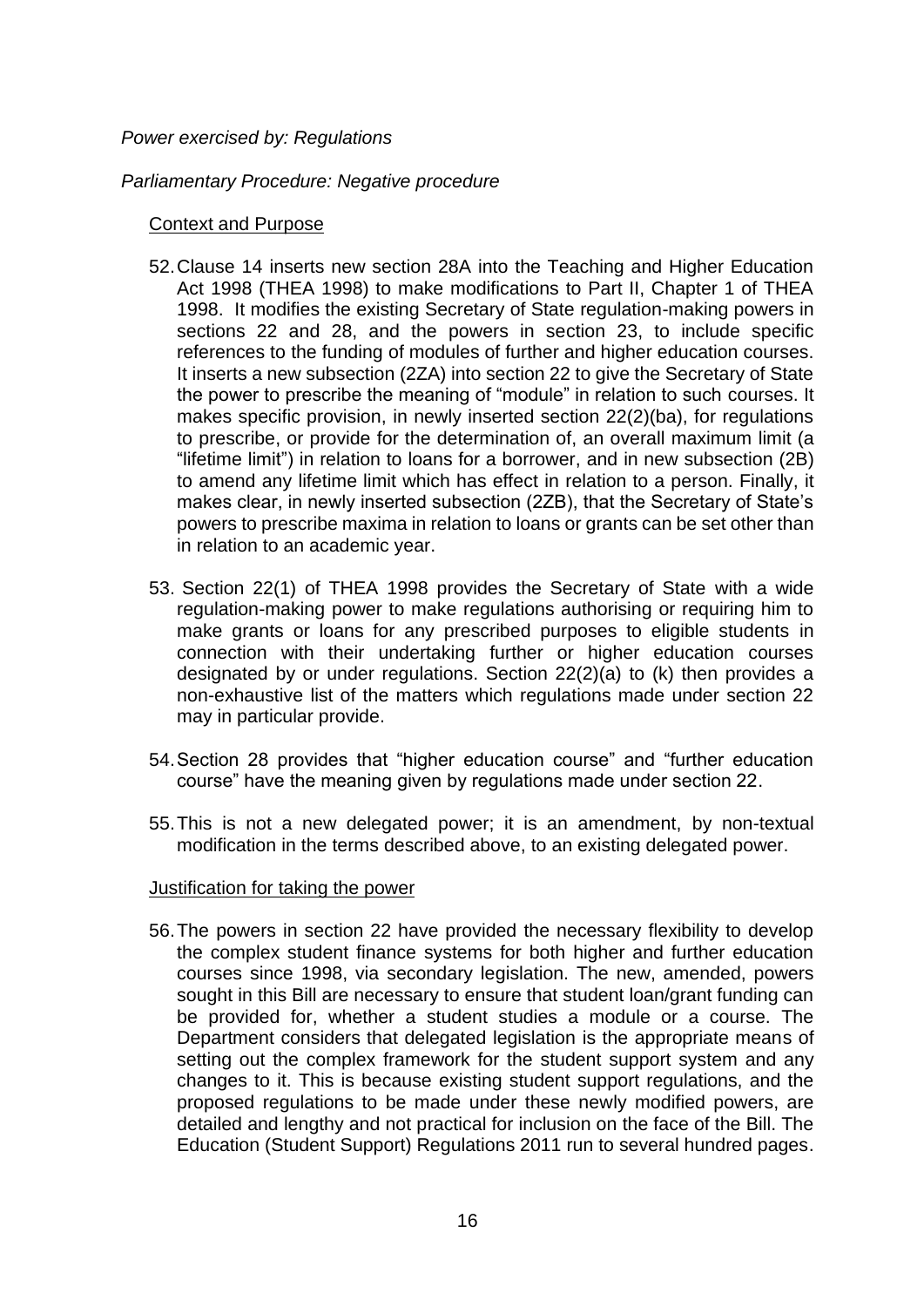- 57.The Student Support Regulations need to be updated annually, sometimes several times a year, for example to account for changes required for new cohorts of students each academic year, or to uprate loan amounts. If the Department was unable to make these changes through delegated legislation, that would restrict its ability to control its expenditure, implement key changes in policy and ensure it was meeting its legal obligations, for example, in line with developments in case law.
- 58.The new power to define "module" is additional to the existing similar duty for the Secretary of State to define "further education course" and "higher education course" under section 28(1). The Department considers that having a power to define module, coupled with the express wording included in this clause, is appropriate, given that the term has no single ordinary meaning.
- 59.Section 22(2) of THEA 1998 sets clear parameters and give clear indicators of what regulations are likely to provide for. In the light of these considerations, the Department considers that much of the detail of the proposed regulations is more suited to secondary legislation than to primary. The Department considers that it has struck the right balance.

### Justification for the procedure

60.The Department seeks to maintain the same level of parliamentary procedure (the negative resolution procedure) for regulations made under these delegated powers as Parliament determined was appropriate for student support arrangements in 1998. Section 42 of THEA already contains flexibility in terms of the procedure, as it provides that the first set of regulations under section 22 must be affirmative while subsequent regulations may be negative, and there is a further option under section 42(5) to use the affirmative procedure for any subsequent set of regulations under section 22. These provisions make amendments to existing powers, and follow the same procedure which applies to them.

## **Part 2: Quality of provision**

## *Clause 16(1): Initial teacher training for further education*

*Power conferred on: Secretary of State*

*Power exercised by: Regulations*

*Parliamentary Procedure: affirmative the first-time regulations are made, and negative thereafter*

## Context and Purpose

61.This is a power to make regulations to improve and secure the quality of initial teacher training in further education (FE ITT) provision by any institution in England that offers further education initial teacher training courses. The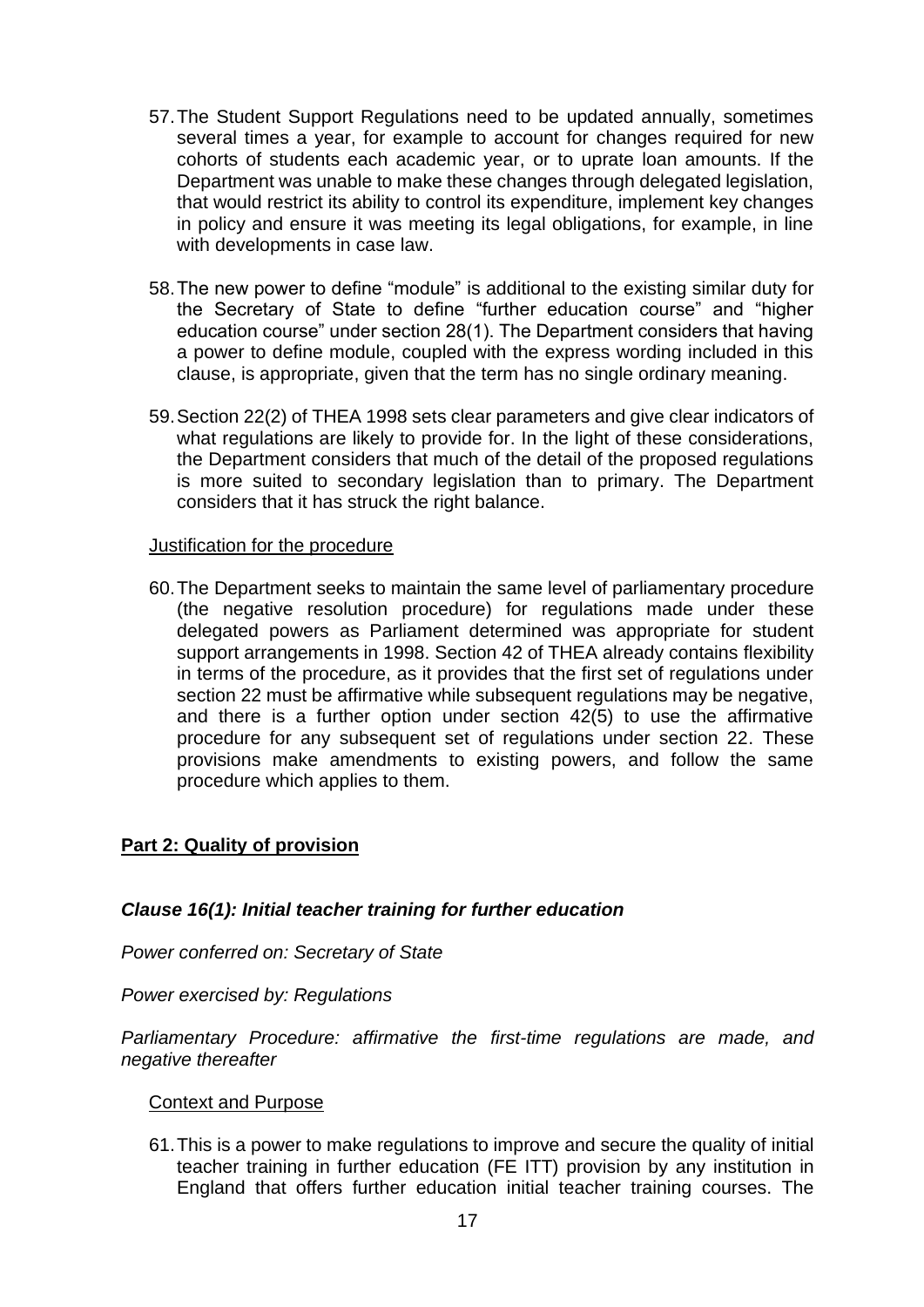power will enable the Secretary of State to (among other things), accredit providers to offer FE ITT courses, accredit specified FE ITT courses; prohibit the provision of specified FE ITT courses; set conditions that must be complied with by providers of FE ITT courses; require providers to give the Secretary of State for Education specified information relating to FE ITT courses or the students who undertake them; and require the governing body of an institution providing FE ITT courses (or other specified person) to have regard to guidance issued by the Secretary of State.

#### Justification for taking the power

- 62.It is not essential for the measures (for which regulations may make provision) to be in place as soon as the primary legislation begins to operate. This is because the Department wants to drive as much reform as possible through non-legislative means. However, given the risk that certain providers of FE initial teacher training which most need to improve will not do so through the non-legislative approach, the Department requires these powers to ensure that necessary change can take place. Therefore, the Department proposes these powers in order to require providers of FE initial teacher training to revise and improve their practice. This power will give the Secretary of State the flexibility to make secondary legislation to strengthen the system and protect trainees if the non-legislative approaches to managing the FE ITT system do not yield the required results.
- 63.The scope of the power will be constrained. It will be limited to the provision of further education initial teacher training courses, rather than regulating individual further education teachers, and will be clearly set out with reference to the purpose of securing or improving the quality of FE ITT courses that are provided by educational institutions in England.

#### Justification for the procedure

- 64.There is precedent for making regulations using the negative procedure in relation to school teacher initial teacher training, under the Education (School Teachers' Qualifications) (England) Regulations 2003 (S.I. 2003/1662), relying on powers under section 132, 145 and 210 of the Education Act 2002.
- 65.The above regulations enable the Secretary of State for Education to accredit institutions as providers of courses or programmes of initial school teacher training; section 145 of the Education Act 2002 enables regulations that are made under sections 132 to 140 of the Education Act 2002 (which make provision by reference to the possession of a specified qualification or experience or a specified course of education) to include power to make provision which confers discretion on the Secretary of State for Education to approve or accredit a qualification, course, programme or institution. This is akin to action the Department may decide to take under this new power, in accrediting or regulating a provider of FE ITT courses or the courses themselves.
- 66.It is the Department's intention that the substantive aspects of the policy that amount to a policy shift would be covered in the first set of regulations made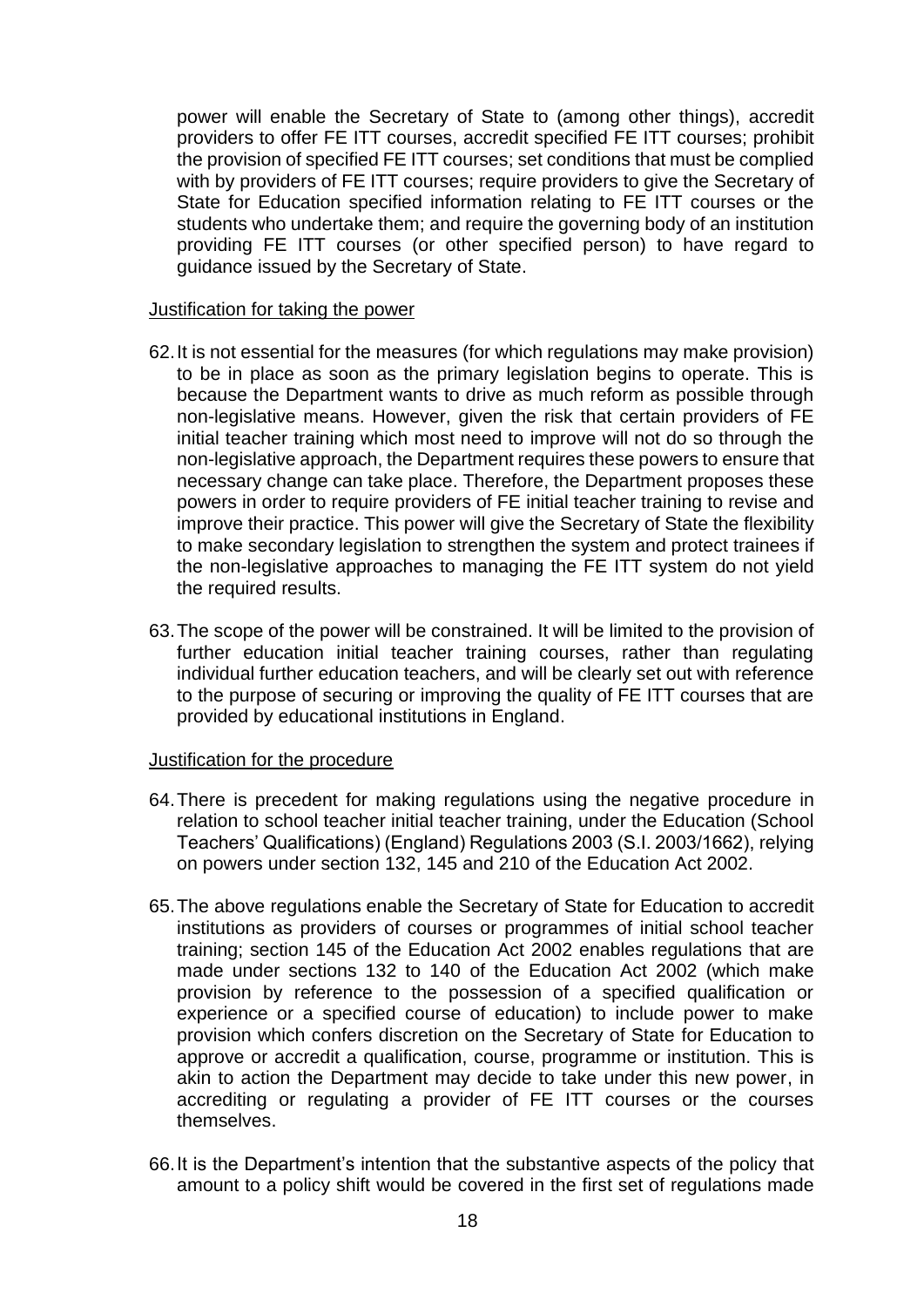(if this power is exercised), which would be under the affirmative procedure. Thereafter, regulations would amend the existing legal framework in order to account for operational adjustments or changes over time within the defined approach. It is for this reason that the negative procedure is considered appropriate when the power is exercised subsequently (to amend the existing regulations and framework).

## **Part 3: Protection for Learners**

**Chapter 1**

## Regulation of post-16 education or training providers

*Clause 18(1)(a): list of post-16 education or training providers - specifying conditions for being on the list*

*Power conferred on:* Secretary of State

*Power exercised by:* Regulations

*Parliamentary Procedure:* Affirmative

### Context and Purpose

- 67.This power allows the Secretary of State to make regulations to set up a scheme to list certain post-16 education or training providers – who meet conditions specified in the regulations for being on the list.
- 68.By operation of clause 19 a relevant funding arrangement (or sub-contract) for the provision of certain categories of education or training can only be entered into if the provider of that education or training is on the list. That funding arrangement must also include provision allowing the funding authority to terminate the arrangements if the provider ceases to be on the list.
- 69.The purpose of this power is to enable the Secretary of State to specify conditions for being on the list where he considers that specifying that condition may assist in preventing or mitigating the adverse effects of a disorderly cessation in the provision of education or training by the provider. The power to specify conditions is limited by operation of clause 18(5) which provides that only conditions that the Secretary of State considers address this purpose may be imposed. A disorderly cessation in the provision of education can be very disruptive for students and is a particular issue where independent training providers are concerned. A breach of a condition will result in a provider being removed from the list and, if appropriate, action being taken by the funding body under its funding arrangement, including termination.
- 70.Providers of education or training are funded for the relevant provision by the Secretary of State for Education, Mayoral Combined Authorities or Local Authorities. They may also be funded through sub-contracted arrangements.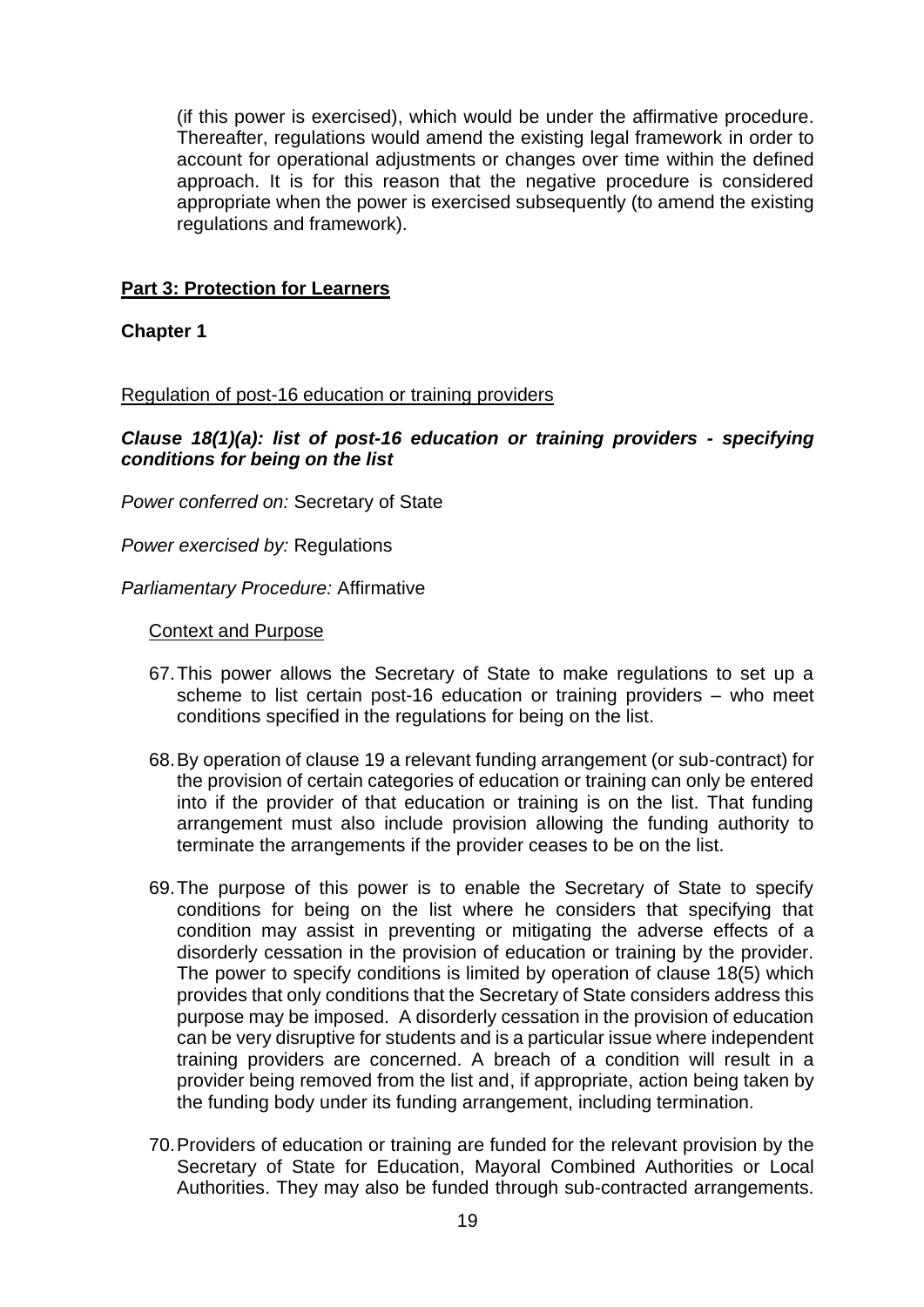Where a provider is not directly funded by the Secretary of State, the existing levers for the Secretary of State to ensure that learners are protected in the event of a disorderly exit of a provider from the provision education or training, are not as strong compared to where the Secretary of State is funding. Conditions of funding to prevent disorderly exits from provision may also not be consistent. These clauses also allow the regulations to permit or require the disclosure of certain personal information about, for example, a student's attainment by providers which will assist with the smooth transition of students.

- 71.The conditions for being on the list will apply to all relevant providers, even where they are not directly funded by the Secretary of State. This will ensure commonality across funding streams to mitigate the risks described above.
- 72.Examples of the types of conditions which may be imposed are provided at subsection (7) and may vary depending on the type of provider and the type of education or training being provided as set out in subsection (3).

#### Justification for taking the power

- 73.The nature of, and therefore issues with, the providers of education or training that are in scope are likely to change over time. Therefore, the Department proposes for the Secretary of State to retain some degree of flexibility in identifying the conditions for being on the list. This will allow the Secretary of State to ensure conditions are imposed which are likely to be most effective to prevent or mitigate the adverse effects associated with a disorderly cessation in provision. The alternative would be for the Department to propose new primary legislation each time the conditions are adjusted – however, the Department believes this would likely be at a more frequent basis than Parliament might expect to pass primary legislation. Before making the first regulations, the Secretary of State must consult before deciding upon the detail of the scheme. This will allow him to establish the most appropriate conditions to impose.
- 74.This is not a scheme for wholesale regulation of the quality of relevant providers; the scope of this power (and the scheme associated with being on the list) is limited only to the imposition of conditions which are considered to prevent or to mitigate the adverse effects of a disorderly cessation in provision by the provider. The conditions are further indicated by a list of the types of condition which might be imposed.

## Justification for the procedure

75.The Department proposes that the regulations will be subject to the affirmative resolution procedure so that Parliament has the opportunity to debate the detail of the scheme after consultation has taken place (which is required for the first set of regulations made under this power) and before the regulations are brought into force.

## *Clause 18(1)(b): list of post-16 education or training providers: other provision in connection with the keeping of the list*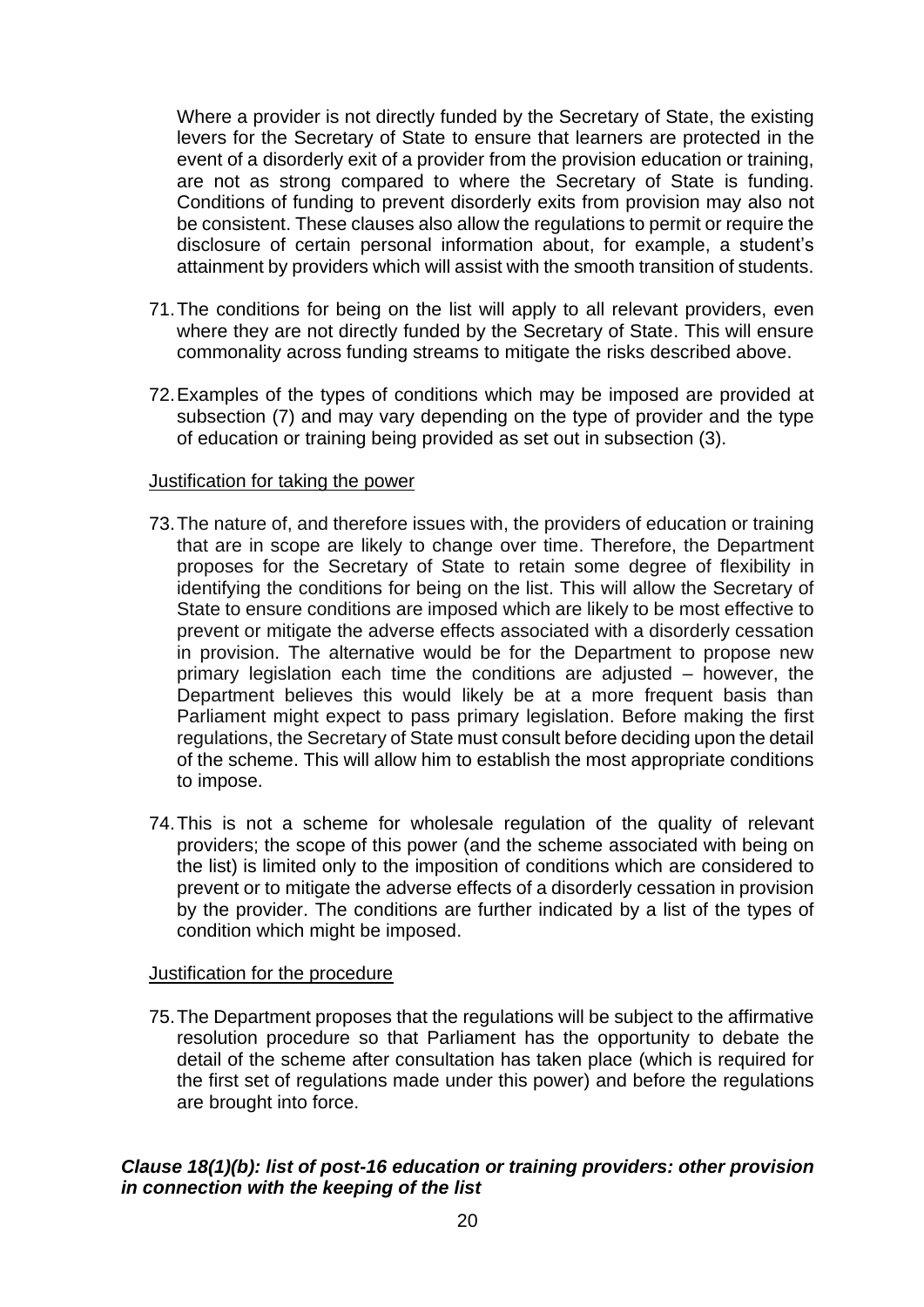### *Power conferred on: Secretary of State*

### *Power exercised by: Regulations*

### *Parliamentary Procedure: Affirmative*

### Context and Purpose

76.This is a power allowing the Secretary of State to set out other matters in connection with the keeping of the list of post-16 education or training providers. Subsection (10) sets out the matters which may, among other things, be provided for under this power such as the charging of fees, procedure for applications and appeals, and provision relating to requirements to disclose information.

#### Justification for taking the power

77.Such matters will need to be set out in the regulations in order to ensure that a fair scheme is established and that the procedural requirements that must be complied with are clear. The Secretary of State intends to consult widely before deciding upon the detail of the way in which the scheme will operate and he is required to do so before making the regulations for the first time. The Department proposes for this delegation so that the procedural requirements can be aligned over time with those required for other administrative registers which may be run concurrently alongside this list such as the Register of Apprenticeship Training Providers. The requirements are very likely to need adjustment over time.

#### Justification for the procedure

78.The Department proposes that the regulations will be subject to the affirmative resolution procedure. This will provide Parliament with the opportunity to debate the detail of the scheme after consultation has taken place (which is required for the first set of regulations made under this power) and before the regulations are brought into force, to ensure full parliamentary scrutiny of the exercise of the powers.

### *Clause 18(4): list of post-16 education or training providers: power to add, vary or remove categories of education or training within scope of the list*

*Power conferred on: Secretary of State* 

*Power exercised by: Regulations*

*Parliamentary Procedure: Affirmative* 

Context and Purpose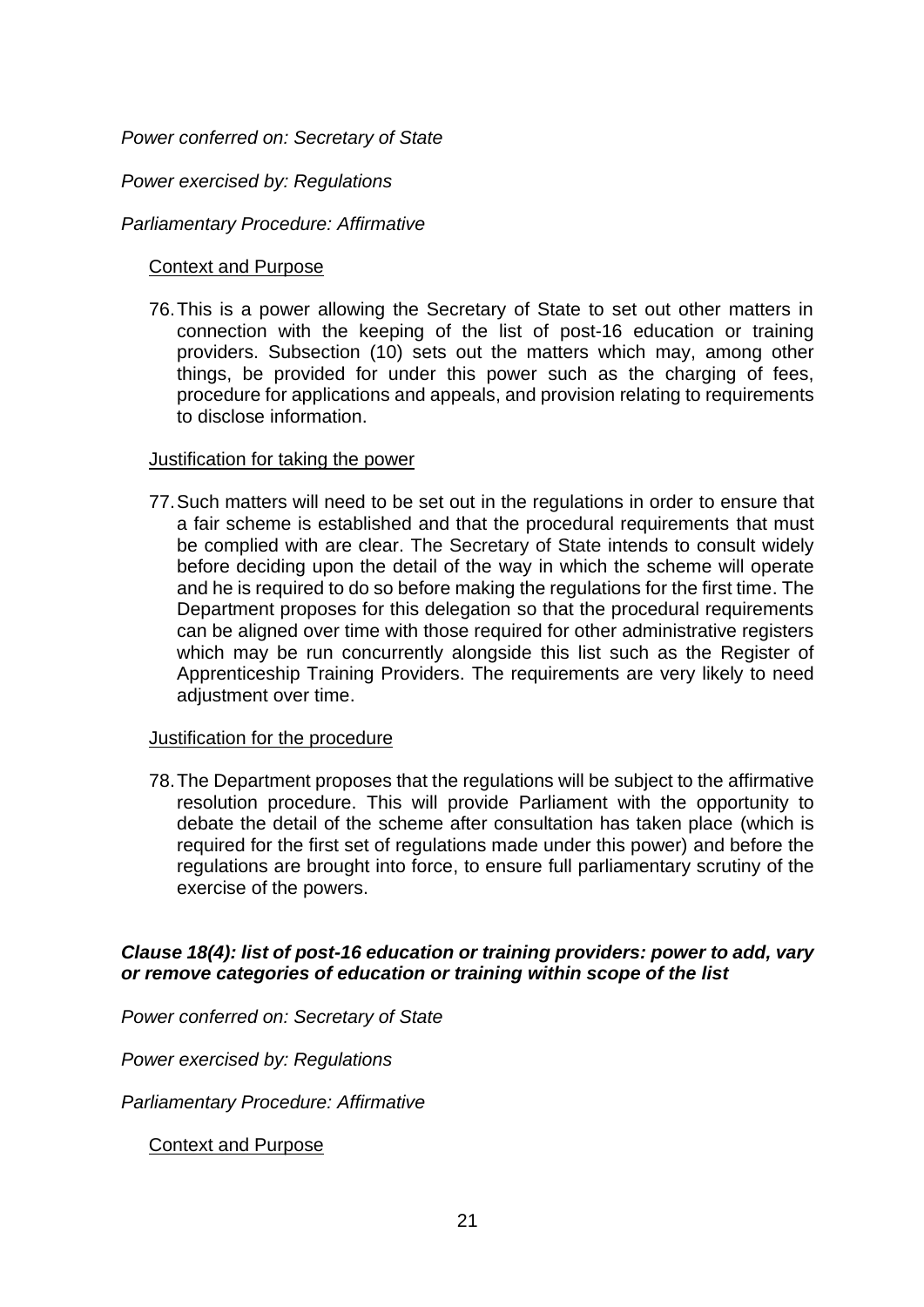79.This power allows the Secretary of State to expand, vary, or remove the types of education and training that fall within scope of the list if there are changes in the future to the types of funded education and training which would currently fall outside the categories listed in subsection (3). This may be considered to be a limited Henry VIII power as it alters the scope of that which is in the primary legislation.

## Justification for taking the power

80.Should it become apparent that a new type of education and training not falling within the definitions in subsection (3) is to be funded for those over compulsory school age, then the Secretary of State may wish quickly to ensure that providers of that education and training (except those which are excluded) will need to be registered for the protection of learners and public money. Taking this power would allow the Secretary of State to take action more promptly than would be possible if it were to instead require new primary legislation. For example, it is not yet clear what types of education or training may be funded under the new UK Skills and Productivity Fund which will replace the European Social Fund and so it may be necessary to ensure that it is covered at a later date. A recent example of a change in funding scope is the introduction of National Skills Fund 'bootcamps' provision. It should be noted that the funding prohibitions only apply in relation to providers of education for those over compulsory school age, and therefore the Secretary of State would only exercise the power to add further categories of education or training suitable for those over that age.

#### Justification for the procedure

81.Although this power does not allow amendment to primary legislation in the same way as a classic Henry VIII power, given it has a similar effect of narrowing or expanding the scope of the primary legislation by regulations, the Department proposes that this should be subject to Parliamentary scrutiny via the affirmative procedure.

## *Clause 19(10)(b) & (11)(b): list of post-16 education or training providers: power to specify the requirements of a relevant funding arrangement and/or subcontract within scope of the list*

*Power conferred on: Secretary of State* 

*Power exercised by: Regulations*

*Parliamentary Procedure: Negative* 

## Context and Purpose

82.By operation of clause 19 a relevant funding arrangement (or sub-contract) for the provision of certain categories of education or training can only be entered into by a funding authority if the provider of that education or training is on the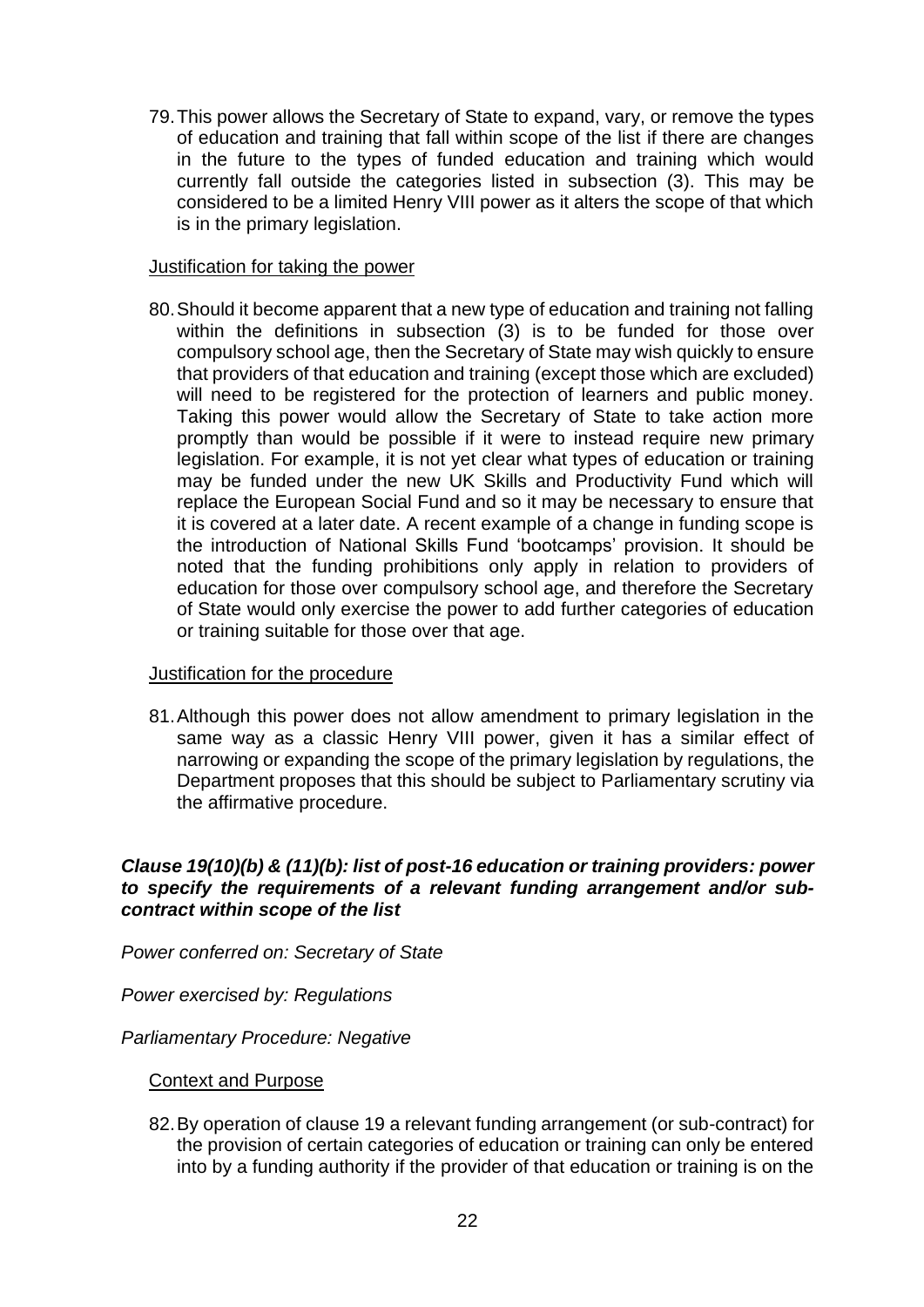list. That funding arrangement must also include provision allowing the funding authority to terminate the arrangements if the provider ceases to be on the list.

83.Clause 19 gives the relevant descriptors of those funding arrangements and subcontracts and allows for any other characteristics of those arrangements to be specified in regulations.

### Justification for the power

84.The Department proposes that this power is provided to ensure that the scheme does not inappropriately limit the ability of funding bodies to be able to fund providers, nor providers to sub-contract. For example, if a provider wished to enter into a small scale contract with a free-lancer for the provision of a few days of teaching, it is not the intention that the sub-contractor ought to be on the list. So, for example, the regulations are likely to set de minimis requirements and any other requirements that are necessary to ensure that the correct type of sub-contracted provision is being captured. In the course of running the scheme it may become apparent that alterations are needed to this aspect of the policy as the nature of funding arrangements and subcontracted provision alters. If this power were not taken, this would instead require the Department to propose primary legislation each time adjustments are needed. This would likely be at more frequent intervals than is generally expected for primary legislation, particularly for issues such as de minimis requirements, which are likely to need adjusting upwards over time. It also allows the Secretary of State accurately to identify the funding arrangements that are intended to be covered within the broad categories identified, if such specification is required.

#### Justification for the procedure

85.Given that this provision will be used to narrow the scope of the scheme rather than to expand it, a negative resolution procedure is proposed.

## *Clause 21(1) and (2): list of post-16 education or training providers: power to make consequential, supplemental, incidental, transitional or saving provision*

*Power conferred on: Secretary of State* 

*Power exercised by: Regulations*

*Parliamentary Procedure: Affirmative* 

#### Context and Purpose

86.Clause 21 provides that the powers to make regulations in clauses 18 or 19 include power to make supplementary, incidental, transitional or saving provision (subsection (1)) ("consequential etc"). The power may be used to amend any provision made by, or under, primary legislation passed before, and including, this Bill.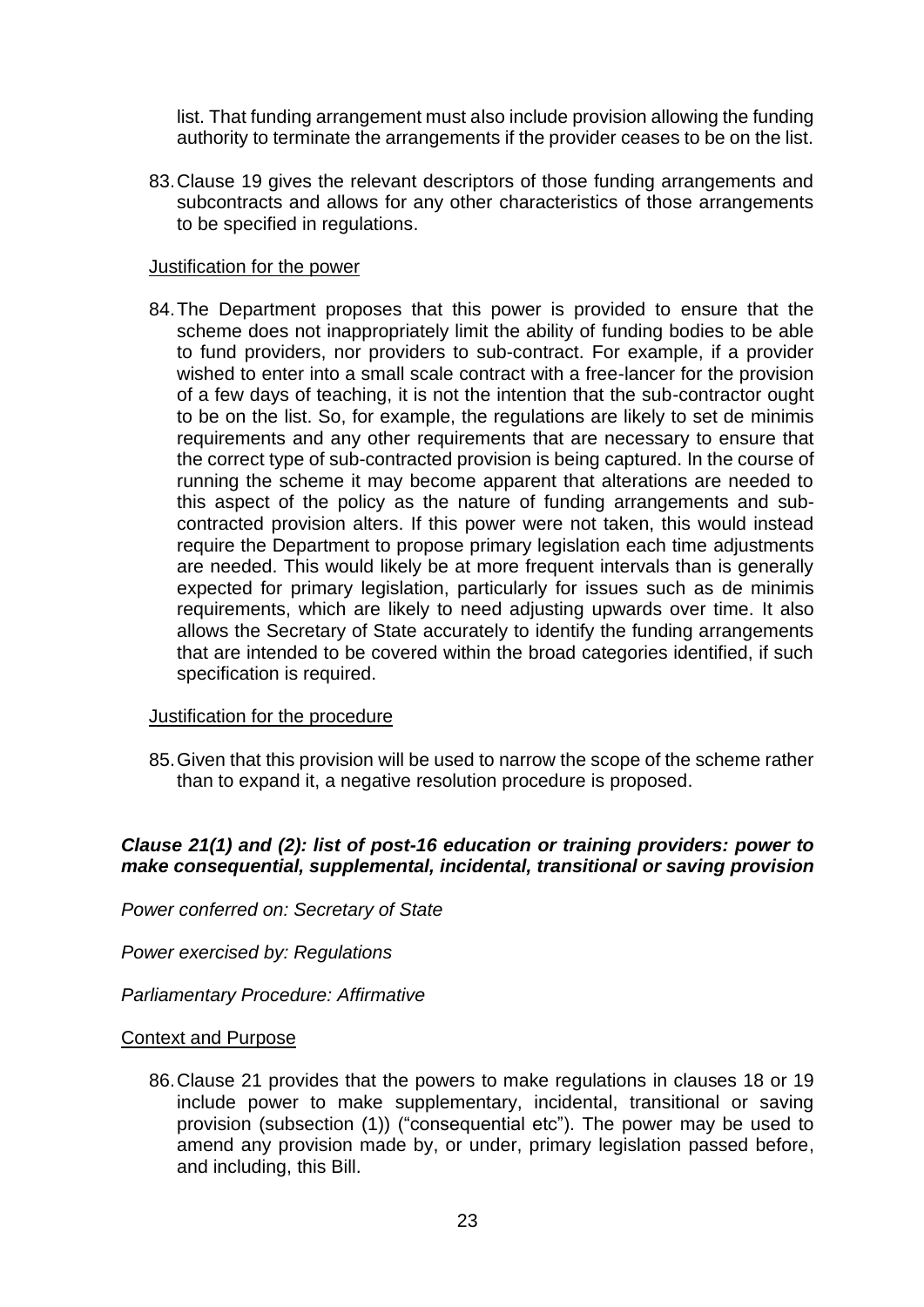87.By way of example, once regulations have been made under clause 18, the Department may consider it necessary to amend statutory powers to provide financial assistance for relevant education or training, so that they signpost the prohibitions that will apply and which effectively constrain those financial assistance power. Such a power would be in section 2 of the Education and Training Act 1973. There may also be other types of consequential and supplementary etc provision which are required to be made by secondary legislation which may become apparent at a later stage, including following engagement and consultation with stakeholders.

#### Justification for taking the power

- 88.The regulations that will be made under the powers set out above will impact upon the arrangements that may be made by relevant funding bodies under various powers in the statute book to fund education or training. It is therefore proposed that the Bill contain a power wide enough to deal with consequential etc. amendments, including consequential amendments to primary legislation, by secondary legislation to ensure the proper functioning of the statute book. This will be done only if Parliament approves the principle of the list under clause 18 and its effect on the funding arrangements as set out in clause 19. It will only involve making amendments which are consequential etc on these provisions and on the secondary legislation made under them.
- 89.There are precedents for this approach to such consequential etc provision, including section 115 of the Protection of Freedoms Act 2012, section 59 of the Crime and Courts Act 2013, section 73 of the Immigration Act 2014 and section 92 of the Immigration Act 2016.

#### Justification for the procedure

90.Regulations made in reliance on this provision will be subject to the affirmative procedure if they amend or repeal primary legislation, in order to ensure appropriate Parliamentary scrutiny over the use of this power. This is consistent with the approach of similar powers on the statute book. The power here will be strictly limited to that which is absolutely necessary as a consequence to ensure the proper functioning of the statue book.

## *Clause 22(2)(c)(ii) and (3)(c): Further education in England: intervention*

*Power conferred on: Secretary of State*

*Power exercised by: Directions*

*Parliamentary Procedure: None*

Context and Purpose

91.Sections 56A and 56E of the Further and Higher Education Act 1992 enable the Secretary of State to issue directions to an institution within the further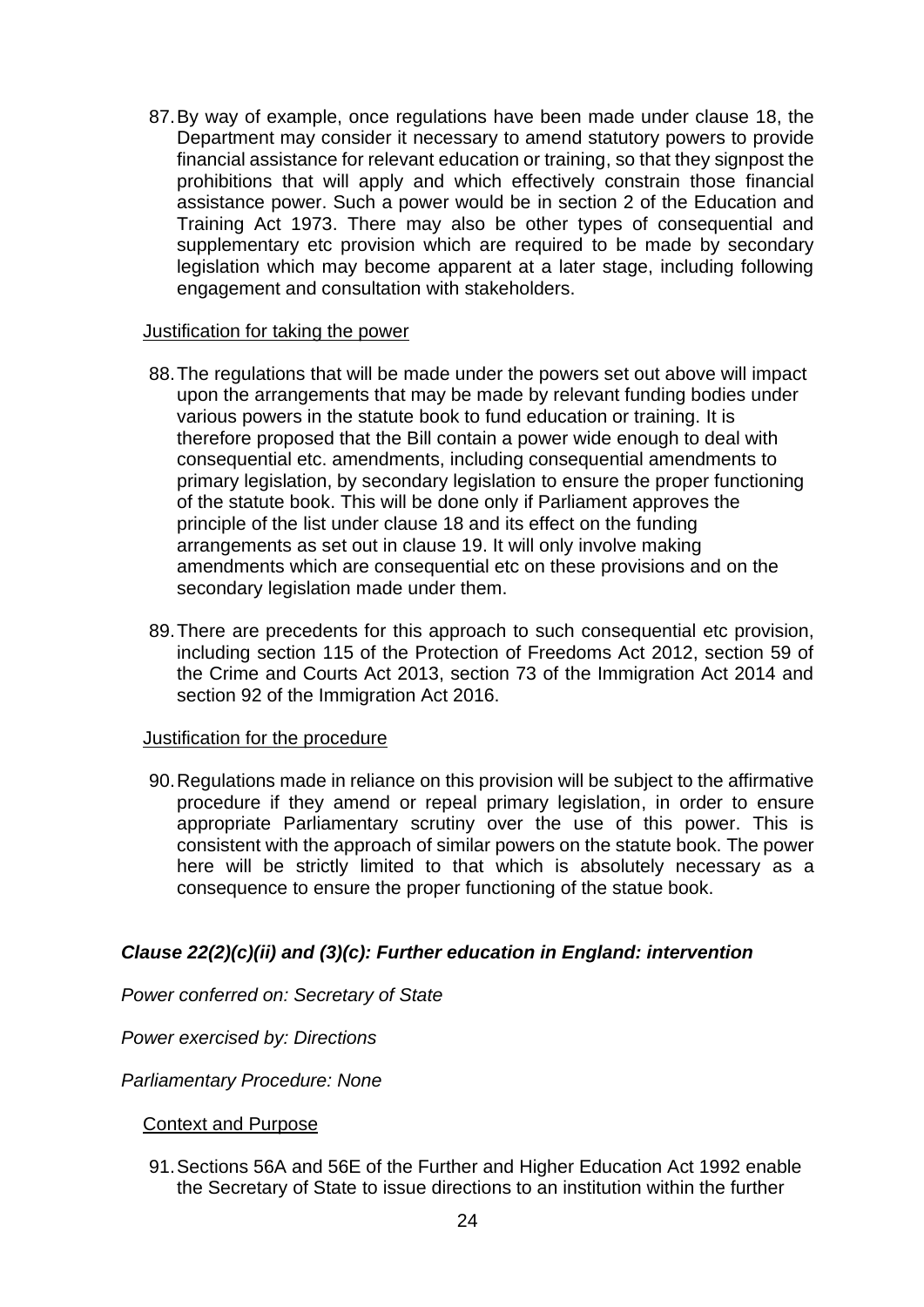education sector where the Secretary of State is satisfied as to one of the matters set out in the section, for example that the institution's affairs are being mismanaged. New sections 56A(7)(c) and 56E(7)(c) are inserted into the Further and Higher Education Act 1992. They extend the Secretary of State's direction-making powers in section 56A and section 56E of that Act in respect of governing bodies, where the triggers under sections 56A(2) and 56E(2) are met. These new provisions enable the Secretary of State to direct a governing body to transfer property, rights or liabilities to another body.

### Justification for taking the power

92.The power extends the existing direction-making powers that the Secretary of State currently holds under sections 56A and 56E of the Further and Higher Education Act 1992. This is necessary to ensure that the Secretary of State can effectively intervene where considered necessary, as a last resort, in weak or failing colleges to ensure that the required changes can be made, including structural change such as mergers or disaggregation (which is currently not provided for under these legislative provisions).

### Justification for the procedure

93.This is a limited extension to an existing power. The Department therefore proposes to follow the precedent of the current arrangements, whereby no parliamentary procedure is required in respect of this power to direct.

## **Chapter 2**

## Education Administration and Administration of Further Education Bodies

## *Clause 23: Further education insolvency: application of other insolvency procedures (Company Voluntary arrangements)*

*Power conferred on: Secretary of State*

*Power exercised by: Regulations*

*Parliamentary Procedure: Affirmative and Negative (see below)*

#### Context and purpose

94.The Department proposes an amendment of section 33 of the Technical and Further Education Act 2017 (TFEA) in order to extend an existing power. This would be a power to make regulations providing for insolvency legislation to apply in relation to a further education body. The power conferred by section 33 is being extended so that regulations under that section may make the company voluntary arrangement procedure set out in Part 1 of the Insolvency Act 1986 available to further education bodies that are in education administration. This clause will contain a power to amend primary legislation by secondary legislation, and is based on an existing Henry VIII power.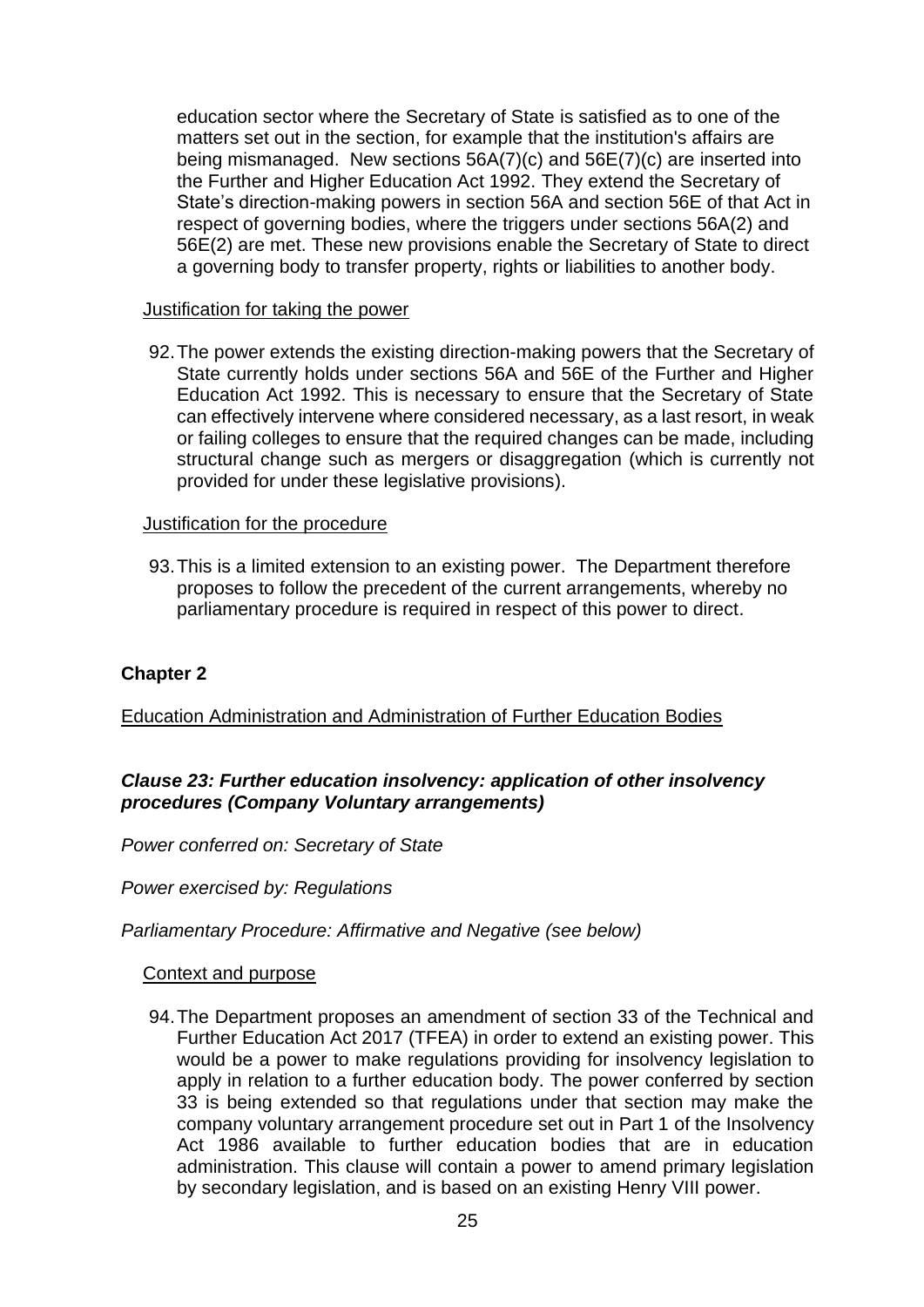### Justification for taking the power

- 95.The application of Part 1 of the Insolvency Act 1986 to further education bodies that are in education administration will rely, and interact with, provision that already exists in the form of secondary legislation made under the Technical and Further Education Act 2017 which applies Part 1 of the Insolvency Act 1986 to further education bodies that are in "normal administration." In order to avoid having primary legislation that depends for its operation on provision that is in secondary legislation, the Department proposes that the provision needs to apply (with modifications) Part 1 of the Insolvency Act 1986 to further education bodies that are in education administration, and that should be included in regulations under the Technical and Further Education Act 2017 rather than in the Act itself. It is common for provision that applies legislation with modifications to be made by secondary legislation. The amendment of section 33 will enable these regulations to be made.
- 96.The amendments to section 33 include inserting a power to make regulations that amend Schedules 3 and 4 to the 2017 Act. Those Schedules make provision about the procedure for an education administration by applying the provisions for a normal administration set out in the Insolvency Act 1986 with modifications. One of those modifications disapplies a reference to the company voluntary arrangement procedure in Schedule B1 of the Insolvency Act 1986. Regulations made under section 33 that apply Part 1 of the Insolvency Act 1986 to further education bodies that are in education administration, will need to be able to remove the disapplication of this reference.

#### Justification for the procedure

97.Section 33 currently provides a power to apply insolvency legislation to further education bodies with amendments to primary legislation. Clause 23 therefore extends an existing power. The Department proposes to retain the current parliamentary procedure, whereby amendments under section 33 are currently subject to the affirmative resolution procedure if the regulations amend an Act. Otherwise the regulations are subject to the negative procedure.

## **Part 4: Miscellaneous and General**

## **Chapter 1**

Institutions within the further education sector: procedure for designation

## *Clause 25(3): Institutions within the further education sector: Procedure for designation*

*Power conferred on: Secretary of State*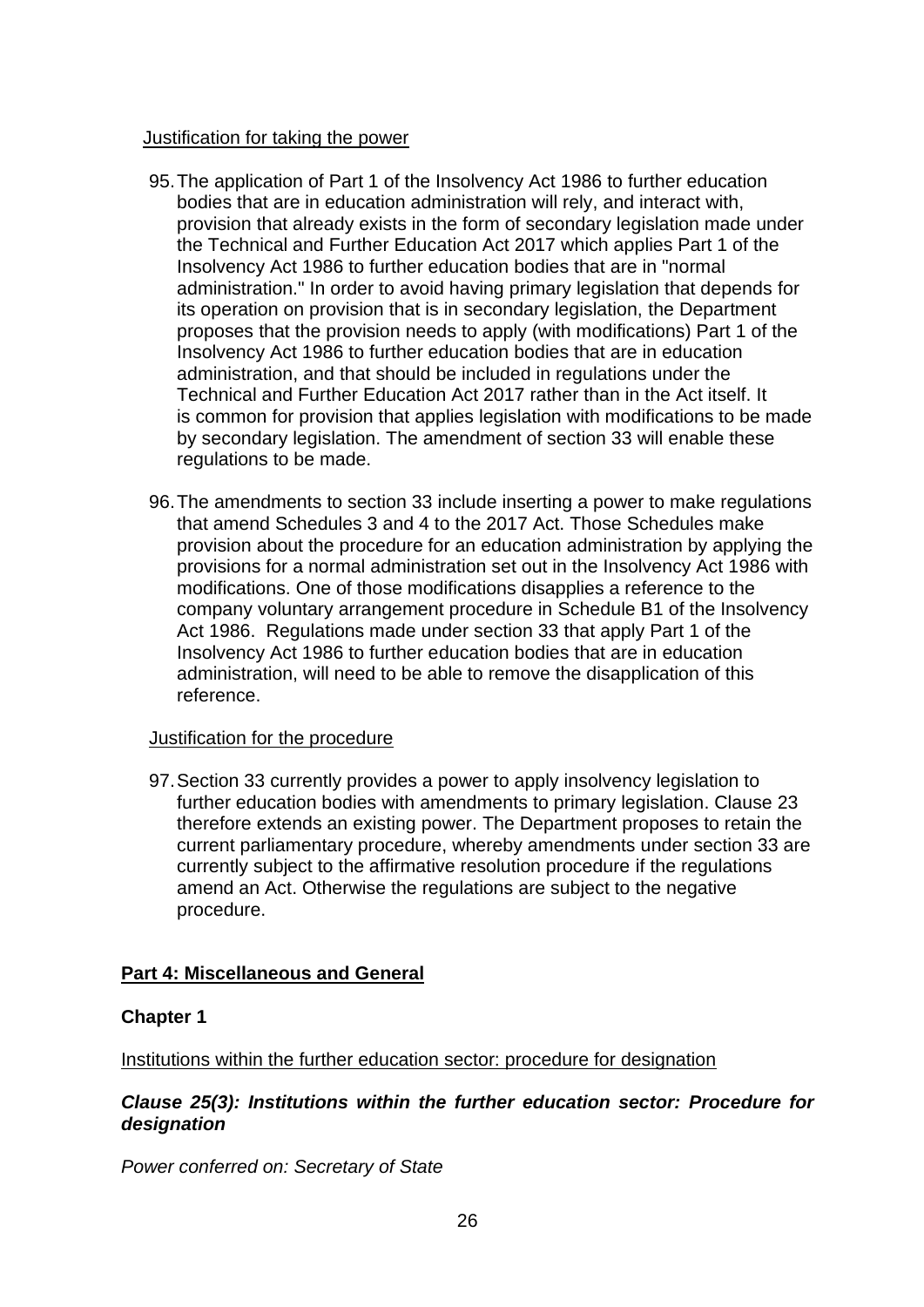### *Power exercised by: Administrative Order*

### *Parliamentary Procedure: None*

### Context and purpose

98.This clause amends the Secretary of State's existing power (in relation to England) to designate institutions under section 28 of the Further and Higher Education Act 1992, as being within the statutory further education sector. The clause allows designation by means of an administrative order, rather than by statutory instrument as is currently required. The clause also makes the same provision regarding the existing power under section 29(1)(b) to exempt certain institutions from the requirements of section 29. This is because any exemption under section 29(1)(b) must be included in the designation order under section 28.

## Justification for taking the power

- 99.The Further and Higher Education Act 1992 ('FHEA') provides the legislative framework for institutions within the statutory further education ('FE') sector (as defined in section 91(3) of FHEA). One of the three types of institutions are Designated Institutions.
- 100. The Department's non-statutory intervention regime can involve the FE Commissioner making recommendations for governing bodies of institutions within the statutory FE sector which are in financial difficulties. The recommendations can include merger with another institution or transfer of assets, staff and students to a new legal entity. Both recommendations can involve the designation of an institution. A Designated Institution is within the scope of intervention by the Secretary of State and the FE bodies insolvency regime under the Technical and Further Education Act 2017 (TFEA). This provides protection for learners and other benefits.
- 101. The TFEA also created a special administration regime, 'education administration.' If an FE body has an education administrator appointed the education administrator may seek to transfer its assets, students and staff to another entity to protect student provision. This may involve a merger or establishing a new entity, which would be outside of the statutory FE sector and therefore require the institution to be designated post-transfer. Accordingly improving the method of designating institutions will improve operation of the FE insolvency regime. The first use of education administration was by two FE Corporations in 2019. Whilst the designation power was not used, from the experience, the Department believes that this amendment allowing faster designation of institutions may assist in improving outcomes, including reducing costs of the process which are borne by public funding. An effective insolvency regime will also support DfE's reform programme by assisting FE providers in financial difficulty reach a stronger financial footing.

Justification for the procedure